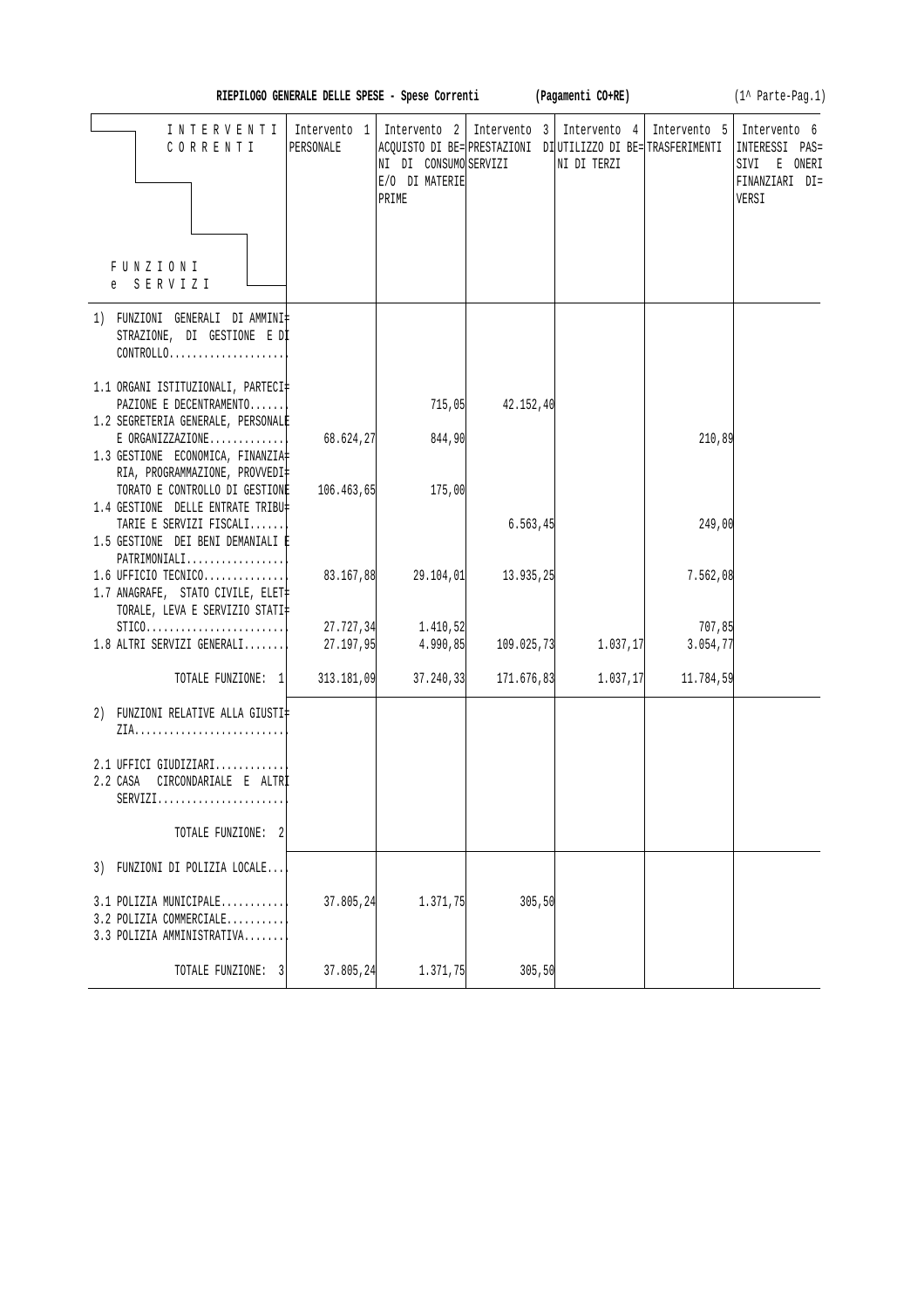| RIEPILOGO GENERALE DELLE SPESE - Spese Corren |  |  |  |  |  |  |
|-----------------------------------------------|--|--|--|--|--|--|
|-----------------------------------------------|--|--|--|--|--|--|

**RIEREE (Regamenti CO+RE)** (segue) (1^ Parte-Pag.2)

| INTERVENTI<br>CORRENTI                                                                                                                                           | Intervento 1<br>PERSONALE | NI DI CONSUMO SERVIZI<br>E/O DI MATERIE<br>PRIME | Intervento 2   Intervento 3   Intervento 4   Intervento 5   Intervento 6<br>ACQUISTO DI BE= PRESTAZIONI DI UTILIZZO DI BE= TRASFERIMENTI | NI DI TERZI |                       | INTERESSI PAS=<br>SIVI E ONERI<br>FINANZIARI DI=<br>VERSI |
|------------------------------------------------------------------------------------------------------------------------------------------------------------------|---------------------------|--------------------------------------------------|------------------------------------------------------------------------------------------------------------------------------------------|-------------|-----------------------|-----------------------------------------------------------|
| FUNZIONI<br>e SERVIZI                                                                                                                                            |                           |                                                  |                                                                                                                                          |             |                       |                                                           |
| 4) FUNZIONI DI ISTRUZIONE PUBBLI‡<br>$CA.$                                                                                                                       |                           |                                                  |                                                                                                                                          |             |                       |                                                           |
| 4.1 SCUOLA MATERNA<br>4.2 ISTRUZIONE ELEMENTARE<br>4.3 ISTRUZIONE MEDIA<br>4.4 ISTRUZIONE SECONDARIA SUPERIO‡                                                    |                           | 361, 85<br>6.637, 27<br>7.380, 13                | 23.643,59<br>6.243, 29<br>7.121, 11                                                                                                      |             | 2.485,75              |                                                           |
| RE<br>4.5 ASSISTENZA SCOLASTICA, TRA<br>SPORTO, REFEZIONE E ALTRI SER‡<br>VIZI                                                                                   |                           |                                                  | 21.989,03                                                                                                                                |             | 34.376,46             |                                                           |
| TOTALE FUNZIONE: 4                                                                                                                                               |                           | 14.379,25                                        | 58.997,02                                                                                                                                |             | 36.862,21             |                                                           |
| 5) FUNZIONI RELATIVE ALLA CULTURA<br>ED AI BENI CULTURALI                                                                                                        |                           |                                                  |                                                                                                                                          |             |                       |                                                           |
| 5.1 BIBLIOTECHE, MUSEI E PINACOTE‡<br>$CHE$<br>5.2 TEATRI, ATTIVITA` CULTURALI E<br>SERVIZI DIVERSI NEL SETTORE                                                  |                           | 5.577, 42                                        | 15.465,76                                                                                                                                |             |                       |                                                           |
| CULTURALE                                                                                                                                                        |                           | 895, 40                                          | 1.858,56                                                                                                                                 |             | 13.892,87             |                                                           |
| TOTALE FUNZIONE: 5                                                                                                                                               |                           | 6.472,82                                         | 17.324,32                                                                                                                                |             | 13.892,87             |                                                           |
| 6) FUNZIONI NEL SETTORE SPORTIVO<br>E RICREATIVO                                                                                                                 |                           |                                                  |                                                                                                                                          |             |                       |                                                           |
| $6.1$ PISCINE COMUNALI<br>6.2 STADIO COMUNALE, PALAZZO DELLO<br>SPORT ED ALTRI IMPIANTI<br>6.3 MANIFESTAZIONI<br>DIVERSE<br>NE‡<br>SETTORE SPORTIVO E RICREATIVO |                           | 1.009, 38                                        | 4.945,41                                                                                                                                 |             | 9.301, 71<br>2.000,00 | 8.196,13                                                  |
|                                                                                                                                                                  |                           |                                                  |                                                                                                                                          |             |                       |                                                           |
| TOTALE FUNZIONE: 6                                                                                                                                               |                           | 1.009, 38                                        | 4.945,41                                                                                                                                 |             | 11.301, 71            | 8.196,13                                                  |
| 7) FUNZIONI NEL CAMPO TURISTICO.                                                                                                                                 |                           |                                                  |                                                                                                                                          |             |                       |                                                           |
| 7.1 SERVIZI TURISTICI<br>7.2 MANIFESTAZIONI TURISTICHE                                                                                                           |                           |                                                  | 3.742,53                                                                                                                                 |             |                       |                                                           |
| TOTALE FUNZIONE:<br>7                                                                                                                                            |                           |                                                  | 3.742,53                                                                                                                                 |             |                       |                                                           |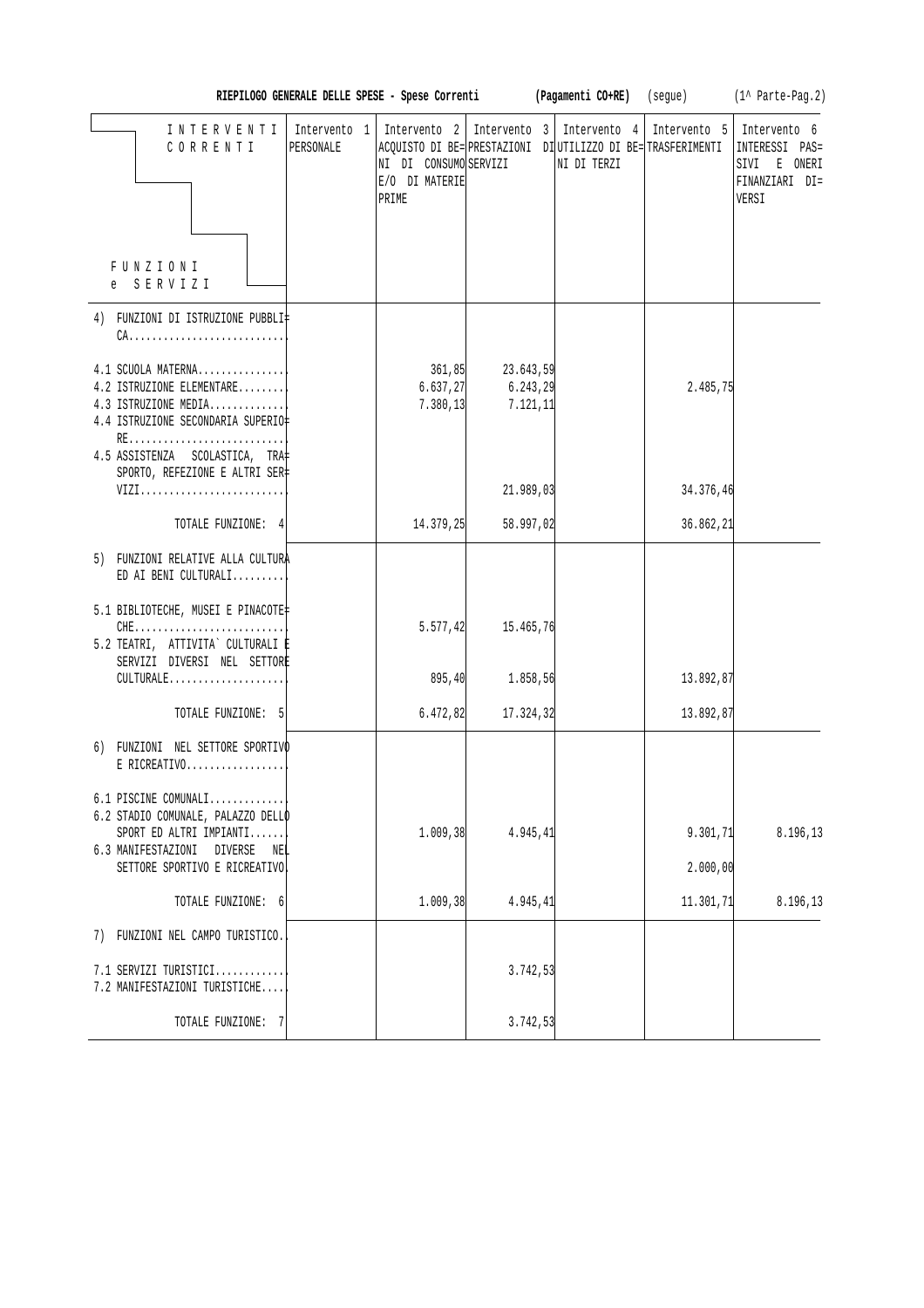| RIEPILOGO GENERALE DELLE SPESE - Spese Corren |  |  |  |  |  |  |
|-----------------------------------------------|--|--|--|--|--|--|
|-----------------------------------------------|--|--|--|--|--|--|

**RIEREE (Pagamenti CO+RE)** (segue) (1^ Parte-Pag.3)

| INTERVENTI   Intervento 1   Intervento 2   Intervento 3   Intervento 4   Intervento 5   Intervento 6<br>CORRENTI<br>FUNZIONI<br>e SERVIZI                                                                                                                                                                                                                                                                                                                                             | PERSONALE | ACQUISTO DI BE= PRESTAZIONI DI UTILIZZO DI BE= TRASFERIMENTI<br>NI DI CONSUMO SERVIZI<br>E/O DI MATERIE<br>PRIME |                                                                   | NI DI TERZI |            | INTERESSI PAS=<br>SIVI E ONERI<br>FINANZIARI DI=<br>VERSI |
|---------------------------------------------------------------------------------------------------------------------------------------------------------------------------------------------------------------------------------------------------------------------------------------------------------------------------------------------------------------------------------------------------------------------------------------------------------------------------------------|-----------|------------------------------------------------------------------------------------------------------------------|-------------------------------------------------------------------|-------------|------------|-----------------------------------------------------------|
| 8) FUNZIONI NEL CAMPO DELLA VIA‡<br>BILITA' E DEI TRASPORTI                                                                                                                                                                                                                                                                                                                                                                                                                           |           |                                                                                                                  |                                                                   |             |            |                                                           |
| 8.1 VIABILITA`, CIRCOLAZIONE STRA‡<br>DALE E SERVIZI CONNESSI<br>8.2 ILLUMINAZIONE PUBBLICA E SER‡<br>VIZI CONNESSI<br>8.3 TRASPORTI PUBBLICI LOCALI E<br>SERVIZI CONNESSI                                                                                                                                                                                                                                                                                                            | 52.786,65 | 4.536, 45                                                                                                        | 57.750,41                                                         |             |            | 10.031,94<br>2.533,97                                     |
| TOTALE FUNZIONE: $8$ 52.786,65                                                                                                                                                                                                                                                                                                                                                                                                                                                        |           | 4.536, 45                                                                                                        | 57.750,41                                                         |             |            | 12.565,91                                                 |
| 9) FUNZIONI RIGUARDANTI LA GE‡<br>STIONE DEL TERRITORIO E DEL‡<br>$L'AMBIENTE$<br>9.1 URBANISTICA E GESTIONE DEL<br>TERRITORIO<br>9.2 EDILIZIA RESIDENZIALE PUBBLICA<br>LOCALE E PIANI DI EDILIZIA E‡<br>CONOMICO-POPOLARE<br>9.3 SERVIZI DI PROTEZIONE CIVILE.<br>9.4 SERVIZIO IDRICO INTEGRATO<br>9.5 SERVIZIO SMALTIMENTO RIFIUTI.<br>9.6 PARCHI E SERVIZI PER LA TUTELA<br>AMBIENTALE DEL VERDE, ALTRI<br>SERVIZI RELATIVI AL TERRITORIO<br>ED ALL'AMBIENTE<br>TOTALE FUNZIONE: 9 |           | 612,00<br>10.484,85                                                                                              | $9.872, 85$ $89.295, 76$<br>222.757,48<br>18.574,28<br>330.627,52 |             |            |                                                           |
| 10) FUNZIONI NEL SETTORE SOCIALE.                                                                                                                                                                                                                                                                                                                                                                                                                                                     |           |                                                                                                                  |                                                                   |             |            |                                                           |
| 10.1 ASILI NIDO, SERVIZI PER L'IN‡<br>FANZIA E PER I MINORI<br>10.2 SERVIZI DI PREVENZIONE E RIA‡<br>BILITAZIONE<br>10.3 STRUTTURE RESIDENZIALI E DI<br>RICOVERO PER ANZIANI<br>10.4 ASSISTENZA, BENEFICENZA PUB‡                                                                                                                                                                                                                                                                     |           |                                                                                                                  | 6.500,00                                                          |             | 985,00     |                                                           |
| BLICA E SERVIZI DIVERSI ALLA<br>PERSONA<br>10.5 SERVIZIO NECROSCOPICO E CIMI‡                                                                                                                                                                                                                                                                                                                                                                                                         | 34.567,81 |                                                                                                                  | 49.227,10                                                         |             | 301.781,46 |                                                           |
| TERIALE                                                                                                                                                                                                                                                                                                                                                                                                                                                                               |           | 1.012,82                                                                                                         | 27.710,04                                                         |             |            |                                                           |
| TOTALE FUNZIONE: 10                                                                                                                                                                                                                                                                                                                                                                                                                                                                   | 34.567,81 | 1.012,82                                                                                                         | 83.437,14                                                         |             | 302.766,46 |                                                           |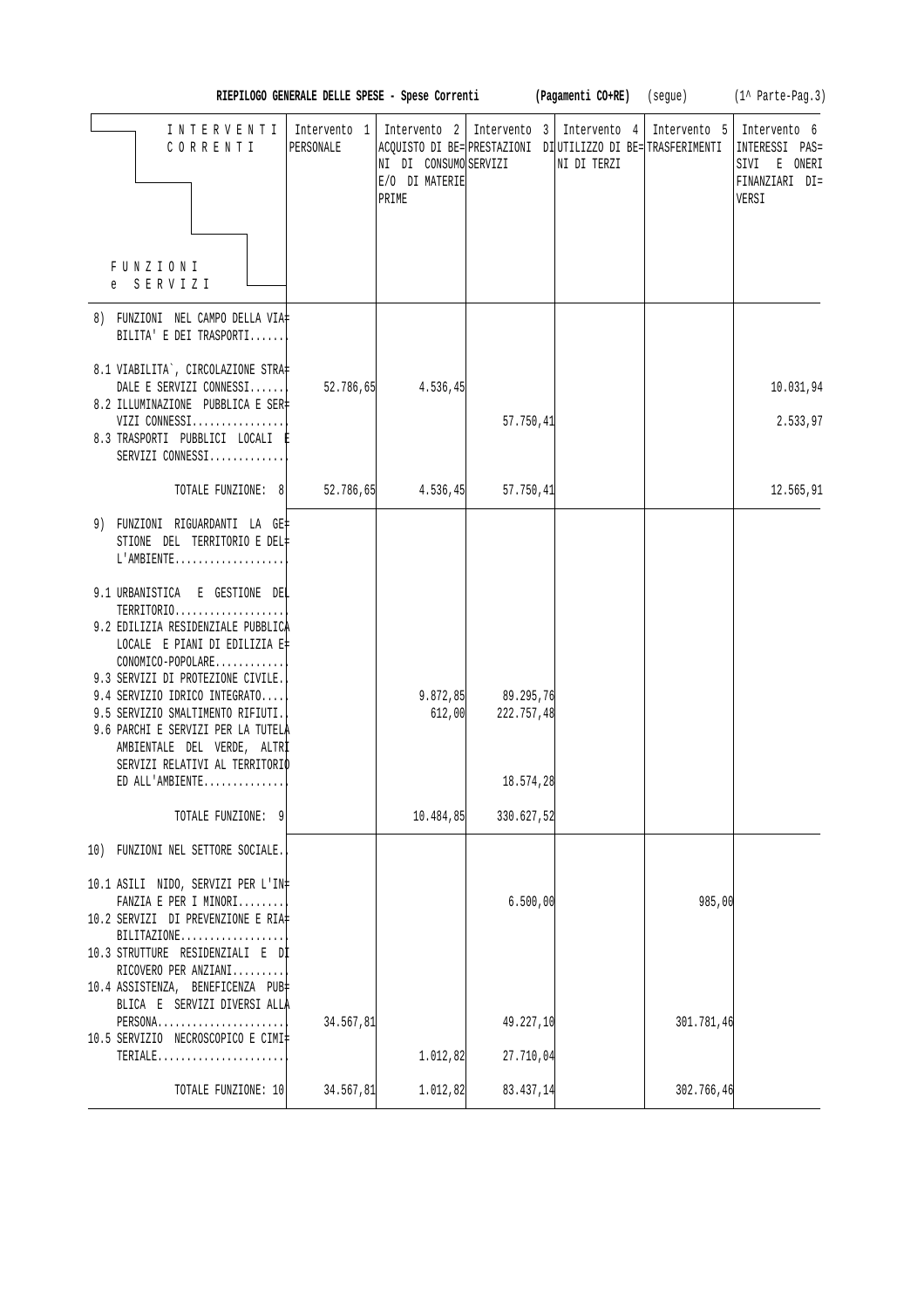| RIEPILOGO GENERALE DELLE SPESE - Spese Corrent |  |  |  |  |  |  |
|------------------------------------------------|--|--|--|--|--|--|
|------------------------------------------------|--|--|--|--|--|--|

**RIEREE (Pagamenti CO+RE)** (segue) (1^ Parte-Pag.4)

| INTERVENTI<br>CORRENTI<br><b>FUNZIONI</b><br>e SERVIZI                                                                                                                                                                                                                                                                | PERSONALE  | NI DI CONSUMO SERVIZI<br>E/O DI MATERIE<br>PRIME |            | 1 Intervento 1   Intervento 2   Intervento 3   Intervento 4   Intervento 5   Intervento 6<br>ACOUISTO DI BE= PRESTAZIONI DI UTILIZZO DI BE= TRASFERIMENTI<br>NI DI TERZI |            | INTERESSI PAS=<br>SIVI<br>E ONERI<br>FINANZIARI DI=<br>VERSI |
|-----------------------------------------------------------------------------------------------------------------------------------------------------------------------------------------------------------------------------------------------------------------------------------------------------------------------|------------|--------------------------------------------------|------------|--------------------------------------------------------------------------------------------------------------------------------------------------------------------------|------------|--------------------------------------------------------------|
| 11) FUNZIONI NEL CAMPO DELLO SVI‡<br>LUPPO ECONOMICO                                                                                                                                                                                                                                                                  |            |                                                  |            |                                                                                                                                                                          |            |                                                              |
| 11.1 AFFISSIONI E PUBBLICITA`<br>11.2 FIERE, MERCATI E SERVIZI CON#<br>$NESS1.$<br>11.3 MATTATOIO E SERVIZI CONNESSI.<br>11.4 SERVIZI RELATIVI ALL'INDUSTRIA<br>11.5 SERVIZI RELATIVI AL COMMERCIO<br>11.6 SERVIZI RELATIVI ALL'ARTIGIA#<br>NATO<br>11.7 SERVIZI RELATIVI ALL'AGRICOL#<br>TURA<br>TOTALE FUNZIONE: 11 |            |                                                  |            |                                                                                                                                                                          |            |                                                              |
| 12) FUNZIONI RELATIVE A SERVIZI<br>PRODUTTIVI                                                                                                                                                                                                                                                                         |            |                                                  |            |                                                                                                                                                                          |            |                                                              |
| 12.1 DISTRIBUZIONE GAS<br>12.2 CENTRALE DEL LATTE<br>12.3 DISTRIBUZIONE ENERGIA ELETTRI#<br>$CA.$<br>12.4 TELERISCALDAMENTO<br>12.5 FARMACIE<br>12.6 ALTRI SERVIZI PRODUTTIVI                                                                                                                                         |            |                                                  |            |                                                                                                                                                                          |            |                                                              |
| TOTALE FUNZIONE: 12                                                                                                                                                                                                                                                                                                   |            |                                                  |            |                                                                                                                                                                          |            |                                                              |
| TOTALE TITOLO : 1^                                                                                                                                                                                                                                                                                                    | 438.340,79 | 76.507,65                                        | 728.806,68 | 1.037,17                                                                                                                                                                 | 376.607,84 | 20.762,04                                                    |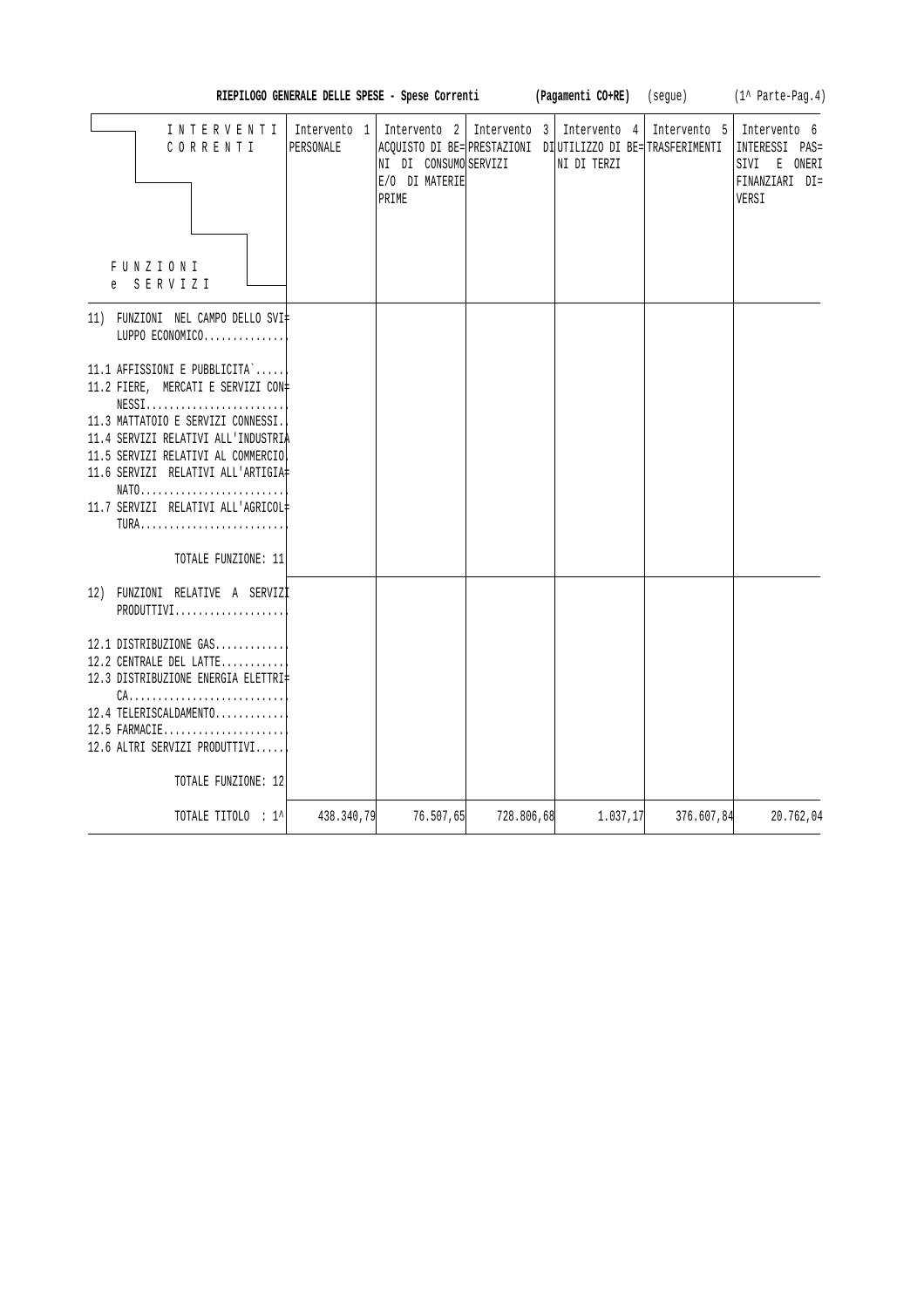|                                                                                                                   | RIEPILOGO GENERALE DELLE SPESE - Spese Correnti (Pagamenti CO+RE) |                                                                                        |                                                                                                                   |                     | (2^ Parte-Pag.1)        |
|-------------------------------------------------------------------------------------------------------------------|-------------------------------------------------------------------|----------------------------------------------------------------------------------------|-------------------------------------------------------------------------------------------------------------------|---------------------|-------------------------|
| I N T E R V E N T I  <br>CORRENTI                                                                                 | Intervento 7                                                      | Intervento $8 \mid$ Intervento $9 \mid$<br>NARI DELLA GE= ESERCIZIO<br>STIONE CORRENTE | Intervento 10<br> IMPOSTE E TASSE ONERI STRAORDI= AMMORTAMENTI DI FONDO SVALUTA= FONDO DI RISER=<br>ZIONE CREDITI | Intervento 11<br>VA | TOTALE                  |
| FUNZIONI<br>e SERVIZI                                                                                             |                                                                   |                                                                                        |                                                                                                                   |                     |                         |
| 1) FUNZIONI GENERALI DI AMMINI‡<br>STRAZIONE, DI GESTIONE E DI<br>$CONTROLLO. \ldots \ldots \ldots \ldots \ldots$ |                                                                   |                                                                                        |                                                                                                                   |                     |                         |
| 1.1 ORGANI ISTITUZIONALI, PARTECI‡                                                                                |                                                                   |                                                                                        |                                                                                                                   |                     |                         |
| PAZIONE E DECENTRAMENTO<br>1.2 SEGRETERIA GENERALE, PERSONALE                                                     |                                                                   | 13.006,68                                                                              |                                                                                                                   |                     | 55.874,13               |
| $E$ ORGANIZZAZIONE<br>1.3 GESTIONE ECONOMICA, FINANZIA                                                            | 4.477,08                                                          | 1.526, 70                                                                              |                                                                                                                   |                     | 75.683,84               |
| RIA, PROGRAMMAZIONE, PROVVEDI‡<br>TORATO E CONTROLLO DI GESTIONE                                                  | 7.142,96                                                          |                                                                                        |                                                                                                                   |                     | 113.781,61              |
| 1.4 GESTIONE DELLE ENTRATE TRIBU‡<br>TARIE E SERVIZI FISCALI<br>1.5 GESTIONE DEI BENI DEMANIALI È                 |                                                                   |                                                                                        |                                                                                                                   |                     | 6.812,45                |
| $PATHIMONIALI$<br>$1.6$ UFFICIO TECNICO<br>1.7 ANAGRAFE, STATO CIVILE, ELET‡<br>TORALE, LEVA E SERVIZIO STATI‡    | 5.506,60                                                          |                                                                                        |                                                                                                                   |                     | 139.275,82              |
| $STICO. \ldots \ldots \ldots \ldots \ldots \ldots \ldots$<br>$1.8$ ALTRI SERVIZI GENERALI                         | 1.851,44<br>1.867,40                                              |                                                                                        |                                                                                                                   |                     | 31.697,15<br>147.173,87 |
| TOTALE FUNZIONE: 1                                                                                                | 20.845,48                                                         | 14.533,38                                                                              |                                                                                                                   |                     | 570.298,87              |
| 2) FUNZIONI RELATIVE ALLA GIUSTI‡                                                                                 |                                                                   |                                                                                        |                                                                                                                   |                     |                         |
| 2.1 UFFICI GIUDIZIARI<br>2.2 CASA<br>CIRCONDARIALE E ALTRİ<br>$SERVIZI.$                                          |                                                                   |                                                                                        |                                                                                                                   |                     |                         |
| TOTALE FUNZIONE: 2                                                                                                |                                                                   |                                                                                        |                                                                                                                   |                     |                         |
| 3) FUNZIONI DI POLIZIA LOCALE                                                                                     |                                                                   |                                                                                        |                                                                                                                   |                     |                         |
| 3.1 POLIZIA MUNICIPALE<br>3.2 POLIZIA COMMERCIALE<br>3.3 POLIZIA AMMINISTRATIVA                                   | 2.476,44                                                          |                                                                                        |                                                                                                                   |                     | 41.958,93               |
| TOTALE FUNZIONE: 3                                                                                                | 2.476,44                                                          |                                                                                        |                                                                                                                   |                     | 41.958,93               |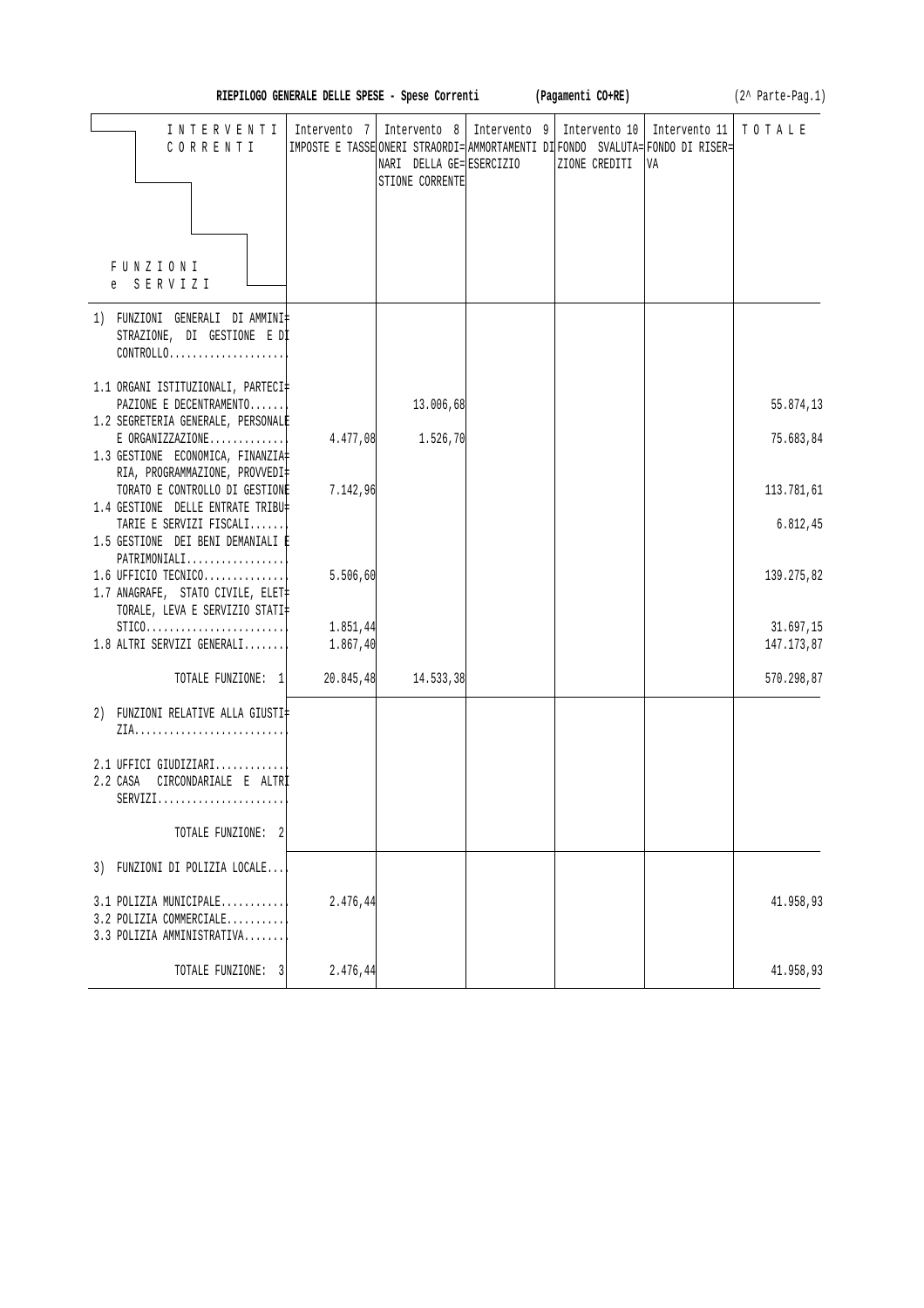|                                                                                                               |                                                                                                | RIEPILOGO GENERALE DELLE SPESE - Spese Correnti                            |  | (Pagamenti CO+RE)              | (segue)             | $(2^{\wedge}$ Parte-Pag. 2)         |
|---------------------------------------------------------------------------------------------------------------|------------------------------------------------------------------------------------------------|----------------------------------------------------------------------------|--|--------------------------------|---------------------|-------------------------------------|
| INTERVENTI<br>CORRENTI<br>FUNZIONI<br>S E R V I Z I<br>e                                                      | Intervento 7<br>IMPOSTE E TASSE ONERI STRAORDI= AMMORTAMENTI DI FONDO SVALUTA= FONDO DI RISER= | Intervento 8   Intervento 9<br>NARI DELLA GE= ESERCIZIO<br>STIONE CORRENTE |  | Intervento 10<br>ZIONE CREDITI | Intervento 11<br>VA | TOTALE                              |
|                                                                                                               |                                                                                                |                                                                            |  |                                |                     |                                     |
| 4) FUNZIONI DI ISTRUZIONE PUBBLI‡                                                                             |                                                                                                |                                                                            |  |                                |                     |                                     |
| 4.1 SCUOLA MATERNA<br>4.2 ISTRUZIONE ELEMENTARE<br>4.3 ISTRUZIONE MEDIA<br>4.4 ISTRUZIONE SECONDARIA SUPERIO‡ |                                                                                                |                                                                            |  |                                |                     | 24.005,44<br>15.366,31<br>14.501,24 |
| 4.5 ASSISTENZA SCOLASTICA, TRA<br>SPORTO, REFEZIONE E ALTRI SER‡                                              |                                                                                                |                                                                            |  |                                |                     |                                     |
| VIZI                                                                                                          |                                                                                                |                                                                            |  |                                |                     | 56.365,49                           |
| TOTALE FUNZIONE: 4                                                                                            |                                                                                                |                                                                            |  |                                |                     | 110.238,48                          |
| 5) FUNZIONI RELATIVE ALLA CULTURA<br>ED AI BENI CULTURALI                                                     |                                                                                                |                                                                            |  |                                |                     |                                     |
| 5.1 BIBLIOTECHE, MUSEI E PINACOTE‡<br>$CHE$<br>5.2 TEATRI, ATTIVITA` CULTURALI E                              |                                                                                                |                                                                            |  |                                |                     | 21.043,18                           |
| SERVIZI DIVERSI NEL SETTORE<br>CULTURALE                                                                      |                                                                                                |                                                                            |  |                                |                     | 16.646,83                           |
| TOTALE FUNZIONE: 5                                                                                            |                                                                                                |                                                                            |  |                                |                     | 37.690,01                           |
| 6) FUNZIONI NEL SETTORE SPORTIVO<br>$E$ RICREATIVO                                                            |                                                                                                |                                                                            |  |                                |                     |                                     |
| 6.1 PISCINE COMUNALI                                                                                          |                                                                                                |                                                                            |  |                                |                     |                                     |
| 6.2 STADIO COMUNALE, PALAZZO DELLO<br>SPORT ED ALTRI IMPIANTI                                                 |                                                                                                |                                                                            |  |                                |                     | 23.452,63                           |
| 6.3 MANIFESTAZIONI DIVERSE NEL<br>SETTORE SPORTIVO E RICREATIVO                                               |                                                                                                |                                                                            |  |                                |                     | 2.000,00                            |
| TOTALE FUNZIONE: 6                                                                                            |                                                                                                |                                                                            |  |                                |                     | 25.452,63                           |
| 7) FUNZIONI NEL CAMPO TURISTICO.                                                                              |                                                                                                |                                                                            |  |                                |                     |                                     |
|                                                                                                               |                                                                                                |                                                                            |  |                                |                     |                                     |
| 7.1 SERVIZI TURISTICI<br>7.2 MANIFESTAZIONI TURISTICHE                                                        |                                                                                                |                                                                            |  |                                |                     | 3.742,53                            |
| TOTALE FUNZIONE: 7                                                                                            |                                                                                                |                                                                            |  |                                |                     | 3.742,53                            |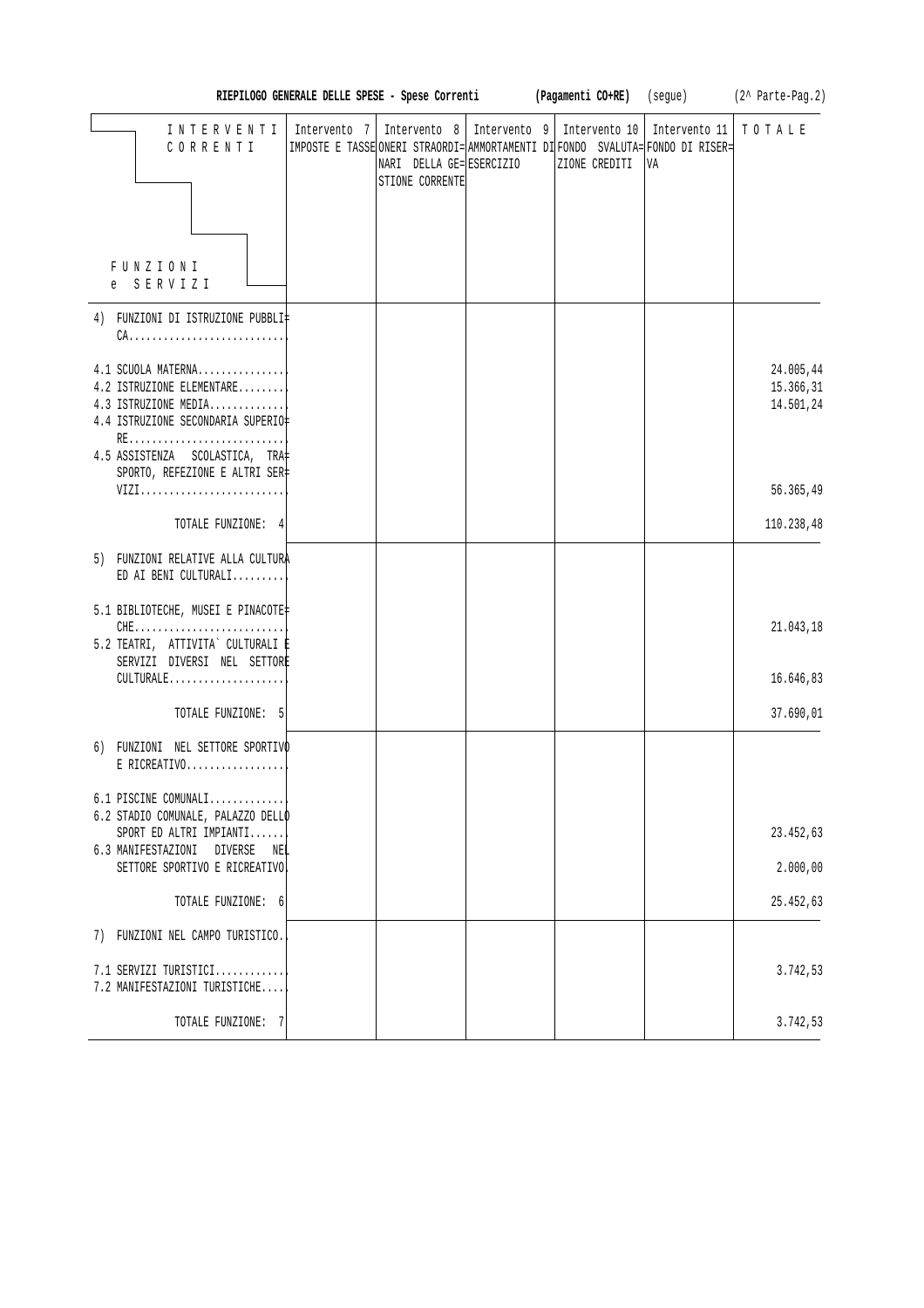|                                                                                                                                         |          |                                                                                                                           |  |               |                                                                                      | RIEPILOGO GENERALE DELLE SPESE - Spese Correnti (Pagamenti CO+RE) (segue) (2^ Parte-Pag.3) |
|-----------------------------------------------------------------------------------------------------------------------------------------|----------|---------------------------------------------------------------------------------------------------------------------------|--|---------------|--------------------------------------------------------------------------------------|--------------------------------------------------------------------------------------------|
| INTERVENTI<br>CORRENTI                                                                                                                  |          | Intervento 7   Intervento 8   Intervento 9   Intervento 10   Intervento 11<br>NARI DELLA GE= ESERCIZIO<br>STIONE CORRENTE |  | ZIONE CREDITI | IMPOSTE E TASSE ONERI STRAORDI= AMMORTAMENTI DI FONDO SVALUTA= FONDO DI RISER=<br>VA | TOTALE                                                                                     |
| FUNZIONI<br>e SERVIZI                                                                                                                   |          |                                                                                                                           |  |               |                                                                                      |                                                                                            |
| 8) FUNZIONI NEL CAMPO DELLA VIA‡<br>BILITA' E DEI TRASPORTI                                                                             |          |                                                                                                                           |  |               |                                                                                      |                                                                                            |
| 8.1 VIABILITA`, CIRCOLAZIONE STRA‡<br>DALE E SERVIZI CONNESSI<br>8.2 ILLUMINAZIONE PUBBLICA E SER‡<br>VIZI CONNESSI                     | 3.433,86 |                                                                                                                           |  |               |                                                                                      | 70.788,90<br>60.284,38                                                                     |
| 8.3 TRASPORTI PUBBLICI LOCALI E<br>SERVIZI CONNESSI                                                                                     |          |                                                                                                                           |  |               |                                                                                      |                                                                                            |
| TOTALE FUNZIONE: 8                                                                                                                      | 3.433,86 |                                                                                                                           |  |               |                                                                                      | 131.073,28                                                                                 |
| 9) FUNZIONI RIGUARDANTI LA GE‡<br>STIONE DEL TERRITORIO E DEL‡<br>L'AMBIENTE                                                            |          |                                                                                                                           |  |               |                                                                                      |                                                                                            |
| 9.1 URBANISTICA E GESTIONE DEL<br>TERRITORIO<br>9.2 EDILIZIA RESIDENZIALE PUBBLICA                                                      |          |                                                                                                                           |  |               |                                                                                      |                                                                                            |
| LOCALE E PIANI DI EDILIZIA E‡<br>CONOMICO-POPOLARE<br>9.3 SERVIZI DI PROTEZIONE CIVILE.                                                 |          |                                                                                                                           |  |               |                                                                                      |                                                                                            |
| 9.4 SERVIZIO IDRICO INTEGRATO<br>9.5 SERVIZIO SMALTIMENTO RIFIUTI.<br>9.6 PARCHI E SERVIZI PER LA TUTELÀ<br>AMBIENTALE DEL VERDE, ALTRI |          |                                                                                                                           |  |               |                                                                                      | 99.168,61<br>223.369,48                                                                    |
| SERVIZI RELATIVI AL TERRITORIO<br>ED ALL'AMBIENTE                                                                                       |          |                                                                                                                           |  |               |                                                                                      | 18.574,28                                                                                  |
| TOTALE FUNZIONE: 9                                                                                                                      |          |                                                                                                                           |  |               |                                                                                      | 341.112,37                                                                                 |
| 10) FUNZIONI NEL SETTORE SOCIALE.                                                                                                       |          |                                                                                                                           |  |               |                                                                                      |                                                                                            |
| 10.1 ASILI NIDO, SERVIZI PER L'IN‡<br>FANZIA E PER I MINORI<br>10.2 SERVIZI DI PREVENZIONE E RIA#<br>BILITAZIONE                        |          |                                                                                                                           |  |               |                                                                                      | 7.485,00                                                                                   |
| 10.3 STRUTTURE RESIDENZIALI E Dİ<br>RICOVERO PER ANZIANI<br>10.4 ASSISTENZA, BENEFICENZA PUB‡                                           |          |                                                                                                                           |  |               |                                                                                      |                                                                                            |
| BLICA E SERVIZI DIVERSI ALLA<br>PERSONA<br>10.5 SERVIZIO NECROSCOPICO E CIMI‡                                                           | 2.310,89 |                                                                                                                           |  |               |                                                                                      | 387.887,26                                                                                 |
| TERIALE                                                                                                                                 |          |                                                                                                                           |  |               |                                                                                      | 28.722,86                                                                                  |
| TOTALE FUNZIONE: 10                                                                                                                     | 2.310,89 |                                                                                                                           |  |               |                                                                                      | 424.095,12                                                                                 |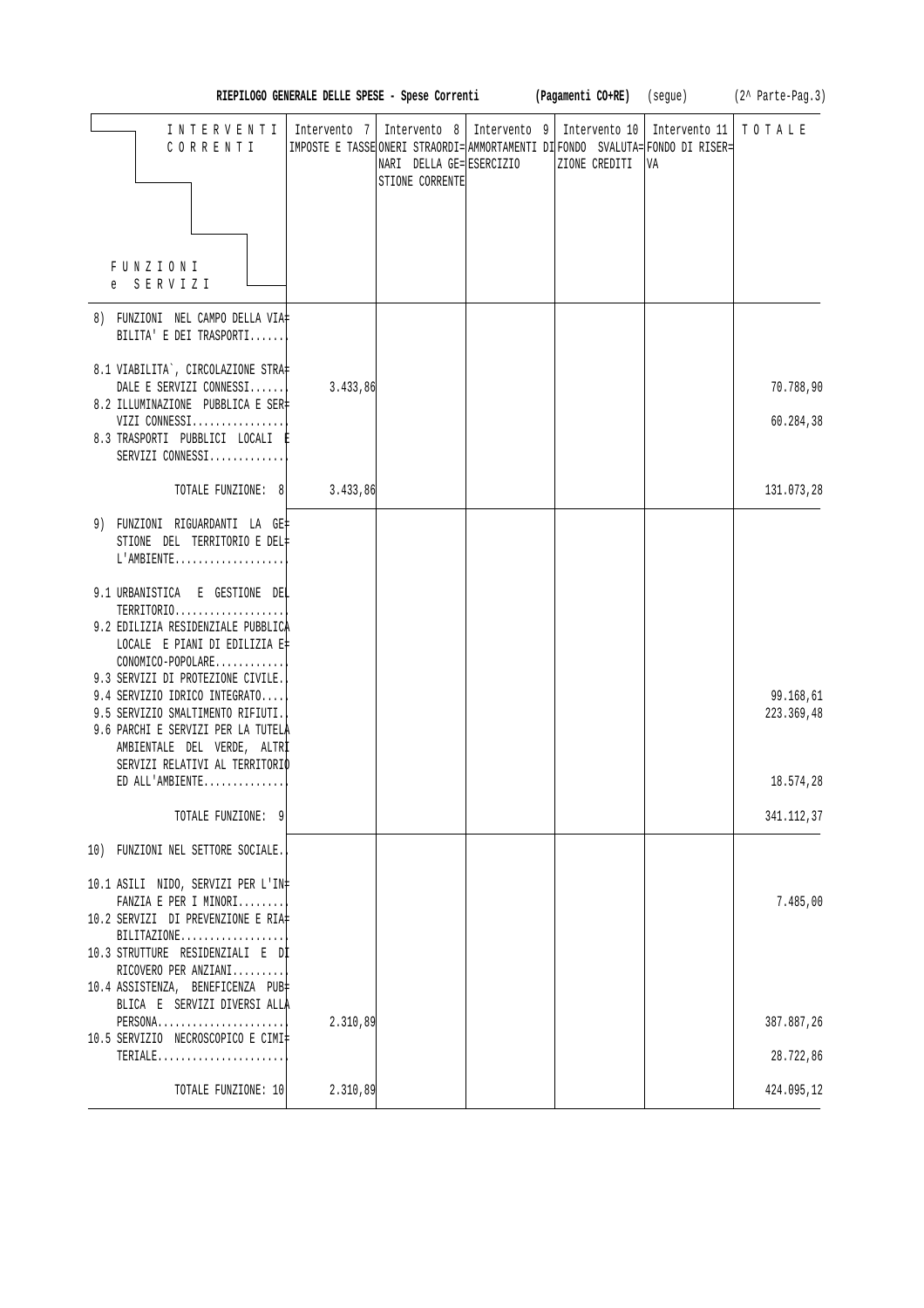| RIEPILOGO GENERALE DELLE SPESE - Spese Correnti                                                                                                                                                                                                                                                                      |              |                                                                              |  | (Pagamenti CO+RE) |                                | (segue)                                                                                               | (2^ Parte-Pag.4) |
|----------------------------------------------------------------------------------------------------------------------------------------------------------------------------------------------------------------------------------------------------------------------------------------------------------------------|--------------|------------------------------------------------------------------------------|--|-------------------|--------------------------------|-------------------------------------------------------------------------------------------------------|------------------|
| INTERVENTI<br>CORRENTI<br>FUNZIONI<br>SERVIZI<br>e                                                                                                                                                                                                                                                                   | Intervento 7 | Intervento 8   Intervento 9  <br>NARI DELLA GE= ESERCIZIO<br>STIONE CORRENTE |  |                   | Intervento 10<br>ZIONE CREDITI | Intervento 11<br>IMPOSTE E TASSE ONERI STRAORDI= AMMORTAMENTI DI FONDO SVALUTA= FONDO DI RISER=<br>VA | TOTALE           |
| 11) FUNZIONI NEL CAMPO DELLO SVI‡<br>LUPPO ECONOMICO                                                                                                                                                                                                                                                                 |              |                                                                              |  |                   |                                |                                                                                                       |                  |
| 11.1 AFFISSIONI E PUBBLICITA`<br>11.2 FIERE, MERCATI E SERVIZI CON+<br>$NESS1$<br>11.3 MATTATOIO E SERVIZI CONNESSI.<br>11.4 SERVIZI RELATIVI ALL'INDUSTRIA<br>11.5 SERVIZI RELATIVI AL COMMERCIO<br>11.6 SERVIZI RELATIVI ALL'ARTIGIA#<br>NATO<br>11.7 SERVIZI RELATIVI ALL'AGRICOL#<br>TURA<br>TOTALE FUNZIONE: 11 |              |                                                                              |  |                   |                                |                                                                                                       |                  |
| 12) FUNZIONI RELATIVE A SERVIZI<br>PRODUTTIVI                                                                                                                                                                                                                                                                        |              |                                                                              |  |                   |                                |                                                                                                       |                  |
| 12.1 DISTRIBUZIONE GAS<br>12.2 CENTRALE DEL LATTE<br>12.3 DISTRIBUZIONE ENERGIA ELETTRI<br>$CA.$<br>12.4 TELERISCALDAMENTO<br>12.5 FARMACIE<br>12.6 ALTRI SERVIZI PRODUTTIVI<br>TOTALE FUNZIONE: 12                                                                                                                  |              |                                                                              |  |                   |                                |                                                                                                       |                  |
| TOTALE TITOLO : 1^                                                                                                                                                                                                                                                                                                   | 29.066,67    | 14.533,38                                                                    |  |                   |                                |                                                                                                       | 1.685.662,22     |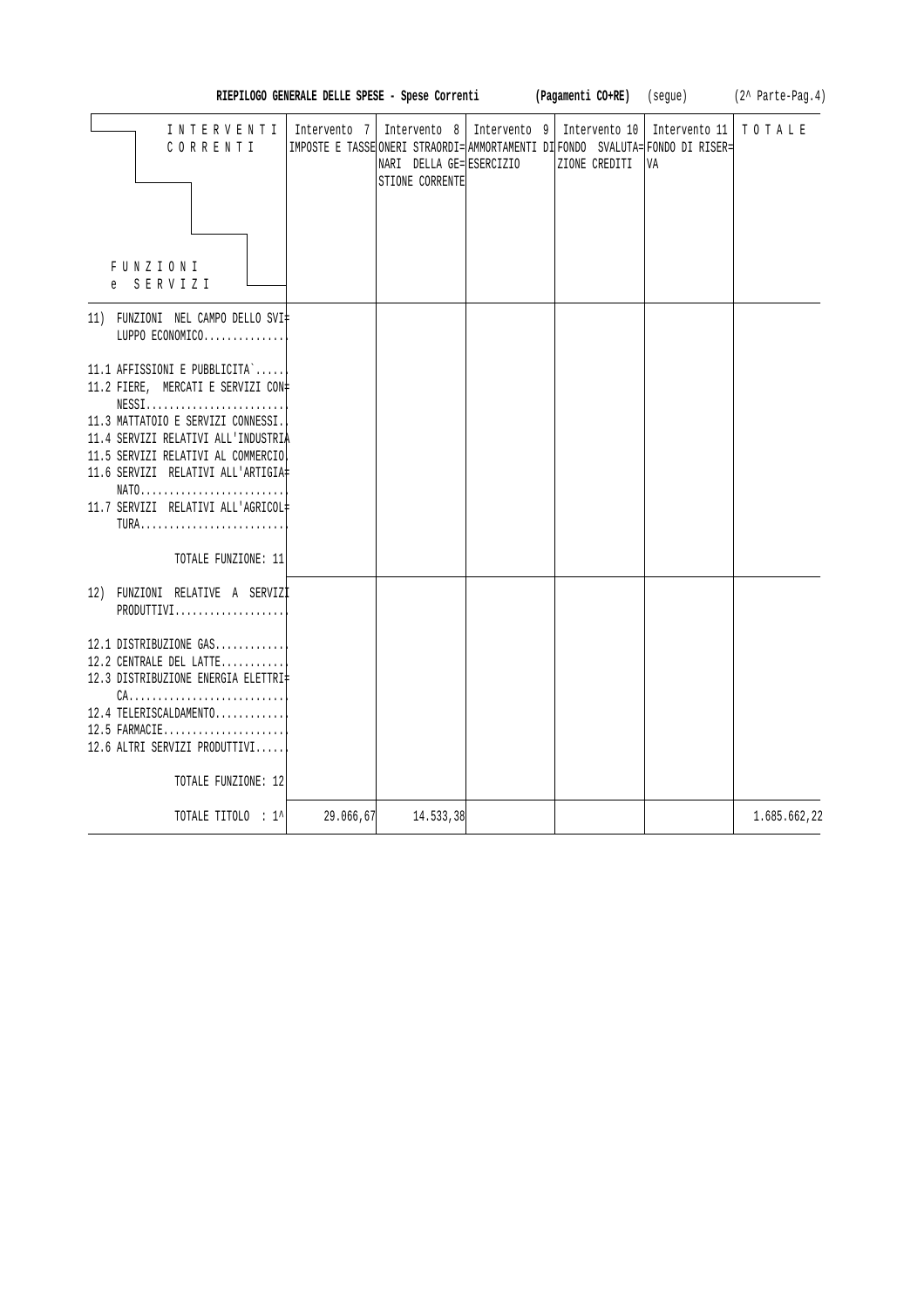|  |  |  |  |  |  |  |  |  | RIEPILOGO GENERALE DELLE SPESE - Spese in Conto Capitale (Pagamenti CO+RE) |  |
|--|--|--|--|--|--|--|--|--|----------------------------------------------------------------------------|--|
|--|--|--|--|--|--|--|--|--|----------------------------------------------------------------------------|--|

(1^ Parte-Pag.1)

| INTERVENTI<br>PER INVESTIMENTI                                                                                                                                                        | BENI IMMOBILI   VITU` ONEROSE | Intervento 1   Intervento 2   Intervento 3   Intervento 4   Intervento 5   Intervento 6<br>ACQUISIZIONE DI ESPROPRI E SER= ACQUISTI DI BE= UTILIZZO DI BE= ACQUISIZIONE DI INCARICHI PRO=<br>NI SPECIFICINI DI TERZI PER BENI MOBILI, FESSIONALI E=<br>ZIONI IN ECONO= IN ECONOMIA<br>MIA | PER REALIZZA= REALIZZAZIONI MACCHINE, ED STERNI | <b>ATTREZZATURE</b><br>TECNICO-SCIEN=<br>TIFICHE |  |
|---------------------------------------------------------------------------------------------------------------------------------------------------------------------------------------|-------------------------------|-------------------------------------------------------------------------------------------------------------------------------------------------------------------------------------------------------------------------------------------------------------------------------------------|-------------------------------------------------|--------------------------------------------------|--|
| FUNZIONI<br>e SERVIZI                                                                                                                                                                 |                               |                                                                                                                                                                                                                                                                                           |                                                 |                                                  |  |
| 1) FUNZIONI GENERALI DIAMMINI‡<br>STRAZIONE, DI GESTIONE E DI                                                                                                                         |                               |                                                                                                                                                                                                                                                                                           |                                                 |                                                  |  |
| 1.1 ORGANI ISTITUZIONALI, PARTECI‡<br>PAZIONE E DECENTRAMENTO<br>1.2 SEGRETERIA GENERALE, PERSONALE<br>$E$ ORGANIZZAZIONE<br>1.3 GESTIONE ECONOMICA, FINANZIA                         | 1.836,60                      |                                                                                                                                                                                                                                                                                           |                                                 |                                                  |  |
| RIA, PROGRAMMAZIONE, PROVVEDI‡<br>TORATO E CONTROLLO DI GESTIONE<br>1.4 GESTIONE DELLE ENTRATE TRIBU‡<br>TARIE E SERVIZI FISCALI<br>1.5 GESTIONE DEI BENI DEMANIALI È<br>PATHIMONIALI |                               |                                                                                                                                                                                                                                                                                           |                                                 |                                                  |  |
| 1.6 UFFICIO TECNICO<br>1.7 ANAGRAFE, STATO CIVILE, ELET<br>TORALE, LEVA E SERVIZIO STATI‡<br>$STICO.$                                                                                 | 9.815,52                      |                                                                                                                                                                                                                                                                                           |                                                 |                                                  |  |
| 1.8 ALTRI SERVIZI GENERALI                                                                                                                                                            |                               |                                                                                                                                                                                                                                                                                           |                                                 | 10.409,73                                        |  |
| TOTALE FUNZIONE: 1 11.652,12                                                                                                                                                          |                               |                                                                                                                                                                                                                                                                                           |                                                 | 10.409,73                                        |  |
| 2) FUNZIONI RELATIVE ALLA GIUSTI‡                                                                                                                                                     |                               |                                                                                                                                                                                                                                                                                           |                                                 |                                                  |  |
| 2.1 UFFICI GIUDIZIARI<br>2.2 CASA CIRCONDARIALE E ALTRI<br>SERVIZI                                                                                                                    |                               |                                                                                                                                                                                                                                                                                           |                                                 |                                                  |  |
| TOTALE FUNZIONE: 2                                                                                                                                                                    |                               |                                                                                                                                                                                                                                                                                           |                                                 |                                                  |  |
| 3) FUNZIONI DI POLIZIA LOCALE                                                                                                                                                         |                               |                                                                                                                                                                                                                                                                                           |                                                 |                                                  |  |
| 3.1 POLIZIA MUNICIPALE<br>3.2 POLIZIA COMMERCIALE<br>3.3 POLIZIA AMMINISTRATIVA                                                                                                       |                               |                                                                                                                                                                                                                                                                                           |                                                 |                                                  |  |
| TOTALE FUNZIONE: 3                                                                                                                                                                    |                               |                                                                                                                                                                                                                                                                                           |                                                 |                                                  |  |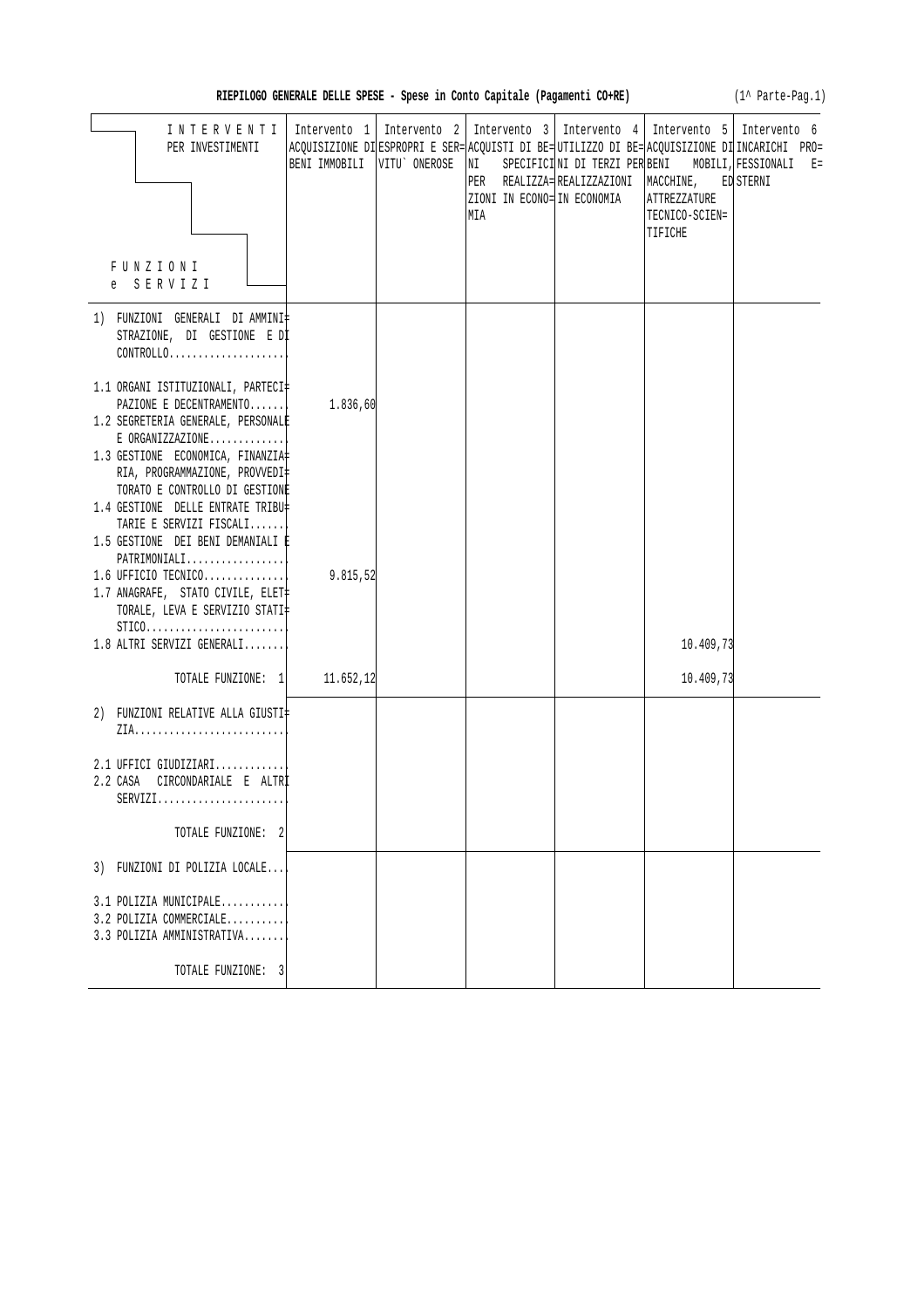|  | RIEPILOGO GENERALE DELLE SPESE - Spese in Conto Capitale (Pagamenti CO+RE) |  |  | (seque) | $(1^{\wedge}$ Parte-Pag. 2) |
|--|----------------------------------------------------------------------------|--|--|---------|-----------------------------|
|--|----------------------------------------------------------------------------|--|--|---------|-----------------------------|

| INTERVENTI                         | Intervento 1                  | Intervento 2   Intervento 3   Intervento 4   Intervento 5   Intervento 6                       |                            |                     |                                                     |
|------------------------------------|-------------------------------|------------------------------------------------------------------------------------------------|----------------------------|---------------------|-----------------------------------------------------|
| PER INVESTIMENTI                   |                               | ACQUISIZIONE DI ESPROPRI E SER= ACQUISTI DI BE= UTILIZZO DI BE= ACQUISIZIONE DI INCARICHI PRO= |                            |                     |                                                     |
|                                    | BENI IMMOBILI   VITU` ONEROSE | NI                                                                                             |                            |                     | SPECIFICINI DI TERZI PER BENI MOBILI, FESSIONALI E= |
|                                    |                               |                                                                                                | PER REALIZZA=REALIZZAZIONI | MACCHINE, ED STERNI |                                                     |
|                                    |                               | ZIONI IN ECONO= IN ECONOMIA                                                                    |                            | ATTREZZATURE        |                                                     |
|                                    |                               | MIA                                                                                            |                            | TECNICO-SCIEN=      |                                                     |
|                                    |                               |                                                                                                |                            | TIFICHE             |                                                     |
|                                    |                               |                                                                                                |                            |                     |                                                     |
| FUNZIONI                           |                               |                                                                                                |                            |                     |                                                     |
| e SERVIZI                          |                               |                                                                                                |                            |                     |                                                     |
|                                    |                               |                                                                                                |                            |                     |                                                     |
| 4) FUNZIONI DI ISTRUZIONE PUBBLI‡  |                               |                                                                                                |                            |                     |                                                     |
|                                    |                               |                                                                                                |                            |                     |                                                     |
|                                    |                               |                                                                                                |                            |                     |                                                     |
| $4.1$ SCUOLA MATERNA               | 47.256,70                     |                                                                                                |                            |                     |                                                     |
| 4.2 ISTRUZIONE ELEMENTARE          | 1.662,48                      |                                                                                                |                            | 300,00              |                                                     |
| 4.3 ISTRUZIONE MEDIA               | 10.938,75                     |                                                                                                |                            |                     |                                                     |
| 4.4 ISTRUZIONE SECONDARIA SUPERIO‡ |                               |                                                                                                |                            |                     |                                                     |
|                                    |                               |                                                                                                |                            |                     |                                                     |
| 4.5 ASSISTENZA SCOLASTICA, TRA‡    |                               |                                                                                                |                            |                     |                                                     |
| SPORTO, REFEZIONE E ALTRI SER‡     |                               |                                                                                                |                            |                     |                                                     |
| VIZI                               |                               |                                                                                                |                            |                     |                                                     |
|                                    |                               |                                                                                                |                            |                     |                                                     |
| TOTALE FUNZIONE: 4 59.857,93       |                               |                                                                                                |                            | 300,00              |                                                     |
|                                    |                               |                                                                                                |                            |                     |                                                     |
| 5) FUNZIONI RELATIVE ALLA CULTURA  |                               |                                                                                                |                            |                     |                                                     |
| ED AI BENI CULTURALI               |                               |                                                                                                |                            |                     |                                                     |
|                                    |                               |                                                                                                |                            |                     |                                                     |
| 5.1 BIBLIOTECHE, MUSEI E PINACOTE‡ |                               |                                                                                                |                            |                     |                                                     |
| $CHE$                              |                               |                                                                                                |                            |                     |                                                     |
| 5.2 TEATRI, ATTIVITA` CULTURALI E  |                               |                                                                                                |                            |                     |                                                     |
| SERVIZI DIVERSI NEL SETTORE        |                               |                                                                                                |                            |                     |                                                     |
| $CULTURALE.$                       | 2.376,55                      |                                                                                                |                            |                     |                                                     |
|                                    |                               |                                                                                                |                            |                     |                                                     |
| TOTALE FUNZIONE: 5                 | 2.376,55                      |                                                                                                |                            |                     |                                                     |
|                                    |                               |                                                                                                |                            |                     |                                                     |
| 6) FUNZIONI NEL SETTORE SPORTIVO   |                               |                                                                                                |                            |                     |                                                     |
| $E$ RICREATIVO                     |                               |                                                                                                |                            |                     |                                                     |
|                                    |                               |                                                                                                |                            |                     |                                                     |
| $6.1$ PISCINE COMUNALI             |                               |                                                                                                |                            |                     |                                                     |
| 6.2 STADIO COMUNALE, PALAZZO DELLO |                               |                                                                                                |                            |                     |                                                     |
| $SPORT$ ED ALTRI IMPIANTI          | 43.932,02                     |                                                                                                |                            |                     |                                                     |
| 6.3 MANIFESTAZIONI DIVERSE NEL     |                               |                                                                                                |                            |                     |                                                     |
| SETTORE SPORTIVO E RICREATIVO      |                               |                                                                                                |                            |                     |                                                     |
|                                    |                               |                                                                                                |                            |                     |                                                     |
| TOTALE FUNZIONE: 6                 | 43.932,02                     |                                                                                                |                            |                     |                                                     |
|                                    |                               |                                                                                                |                            |                     |                                                     |
| 7) FUNZIONI NEL CAMPO TURISTICO.   |                               |                                                                                                |                            |                     |                                                     |
|                                    |                               |                                                                                                |                            |                     |                                                     |
| $7.1$ SERVIZI TURISTICI            |                               |                                                                                                |                            |                     |                                                     |
| 7.2 MANIFESTAZIONI TURISTICHE      |                               |                                                                                                |                            |                     |                                                     |
|                                    |                               |                                                                                                |                            |                     |                                                     |
| TOTALE FUNZIONE: 7                 |                               |                                                                                                |                            |                     |                                                     |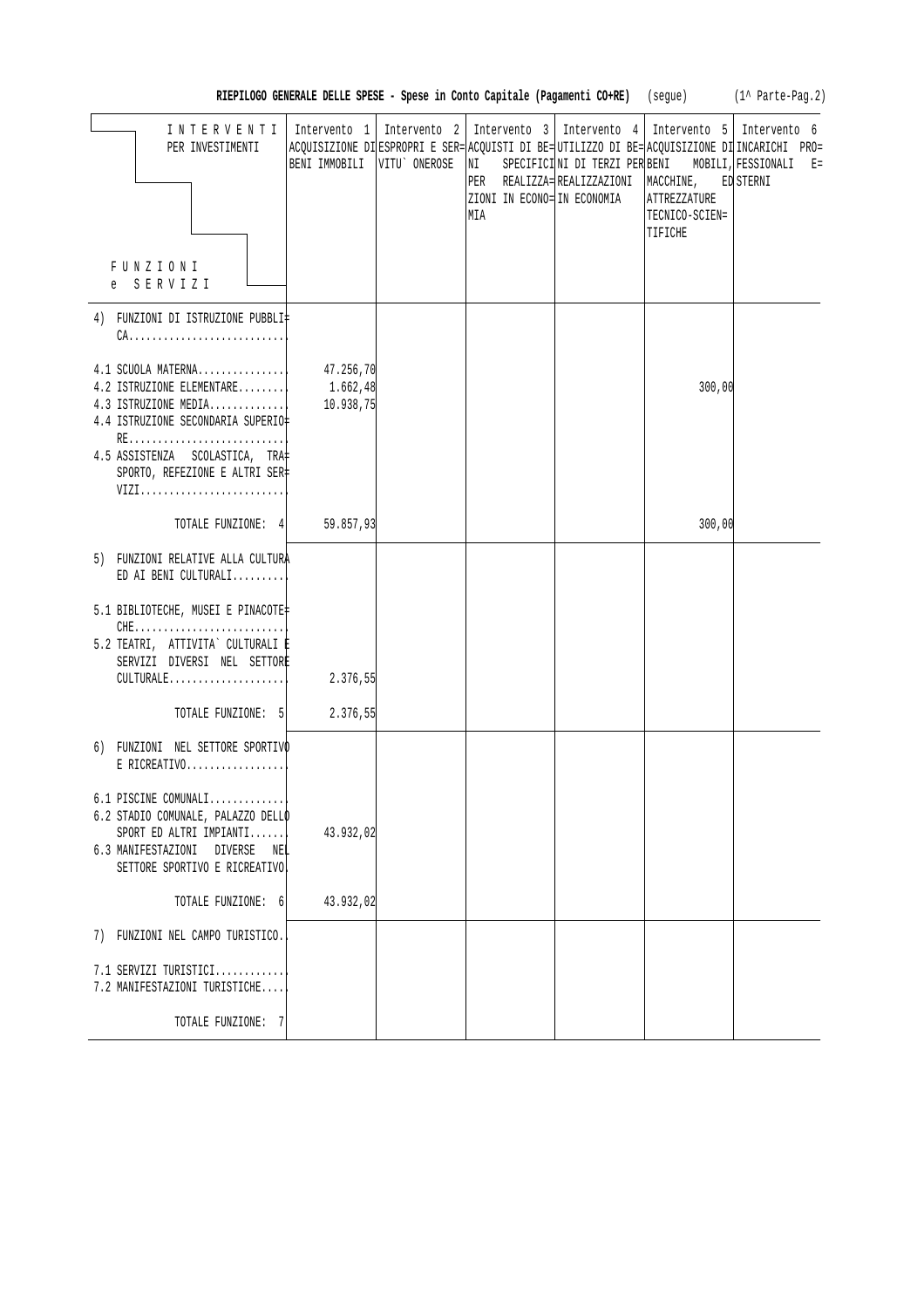| (1^ Parte-Pag.3) |  |
|------------------|--|
|------------------|--|

| INTERVENTI   Intervento 1   Intervento 2   Intervento 3   Intervento 4   Intervento 5   Intervento 6<br>PER INVESTIMENTI                                                                                                                                                                                                                                                                                | BENI IMMOBILI VITU' ONEROSE                        | ACQUISIZIONE DI ESPROPRI E SER= ACQUISTI DI BE= UTILIZZO DI BE= ACQUISIZIONE DI INCARICHI PRO=<br>NI<br>ZIONI IN ECONO= IN ECONOMIA<br>MIA | PER REALIZZA= REALIZZAZIONI MACCHINE, ED STERNI<br>ATTREZZATURE<br>TECNICO-SCIEN=<br>TIFICHE | SPECIFICINI DI TERZI PER BENI MOBILI, FESSIONALI E= |
|---------------------------------------------------------------------------------------------------------------------------------------------------------------------------------------------------------------------------------------------------------------------------------------------------------------------------------------------------------------------------------------------------------|----------------------------------------------------|--------------------------------------------------------------------------------------------------------------------------------------------|----------------------------------------------------------------------------------------------|-----------------------------------------------------|
| FUNZIONI<br>e SERVIZI                                                                                                                                                                                                                                                                                                                                                                                   |                                                    |                                                                                                                                            |                                                                                              |                                                     |
| 8) FUNZIONI NEL CAMPO DELLA VIA‡<br>BILITA' E DEI TRASPORTI                                                                                                                                                                                                                                                                                                                                             |                                                    |                                                                                                                                            |                                                                                              |                                                     |
| 8.1 VIABILITA`, CIRCOLAZIONE STRA‡<br>DALE E SERVIZI CONNESSI<br>8.2 ILLUMINAZIONE PUBBLICA E SER‡<br>VIZI $COMNESSI$<br>8.3 TRASPORTI PUBBLICI LOCALI E<br>SERVIZI CONNESSI                                                                                                                                                                                                                            | 331.610,60<br>34.183,39                            |                                                                                                                                            | 5.363,01                                                                                     |                                                     |
| TOTALE FUNZIONE: 8 365.793,99                                                                                                                                                                                                                                                                                                                                                                           |                                                    |                                                                                                                                            | 5.363,01                                                                                     |                                                     |
| 9) FUNZIONI RIGUARDANTI LA GE‡<br>STIONE DEL TERRITORIO E DEL‡<br>$L'AMBIENTER$                                                                                                                                                                                                                                                                                                                         |                                                    |                                                                                                                                            |                                                                                              |                                                     |
| 9.1 URBANISTICA E GESTIONE DEL<br>TERRITORIO<br>9.2 EDILIZIA RESIDENZIALE PUBBLICA<br>LOCALE E PIANI DI EDILIZIA E‡<br>$CONOMICO-POPOLARE$<br>9.3 SERVIZI DI PROTEZIONE CIVILE.<br>9.4 SERVIZIO IDRICO INTEGRATO<br>9.5 SERVIZIO SMALTIMENTO RIFIUTI.<br>9.6 PARCHI E SERVIZI PER LA TUTELA<br>AMBIENTALE DEL VERDE, ALTRI<br>SERVIZI RELATIVI AL TERRITORIO<br>$ED$ ALL'AMBIENTE<br>TOTALE FUNZIONE: 9 | 34.410,29<br>47.280,36<br>257.055,90<br>338.746,55 |                                                                                                                                            |                                                                                              |                                                     |
| 10) FUNZIONI NEL SETTORE SOCIALE.<br>10.1 ASILI NIDO, SERVIZI PER L'IN‡<br>FANZIA E PER I MINORI<br>10.2 SERVIZI DI PREVENZIONE E RIA‡<br>BILITAZIONE<br>10.3 STRUTTURE RESIDENZIALI E Dİ<br>RICOVERO PER ANZIANI<br>10.4 ASSISTENZA, BENEFICENZA PUB‡<br>BLICA E SERVIZI DIVERSI ALLA<br>PERSONA<br>10.5 SERVIZIO NECROSCOPICO E CIMI‡<br>TERIALE<br>TOTALE FUNZIONE: 10                               | 1.320,00<br>1.320,00                               |                                                                                                                                            |                                                                                              |                                                     |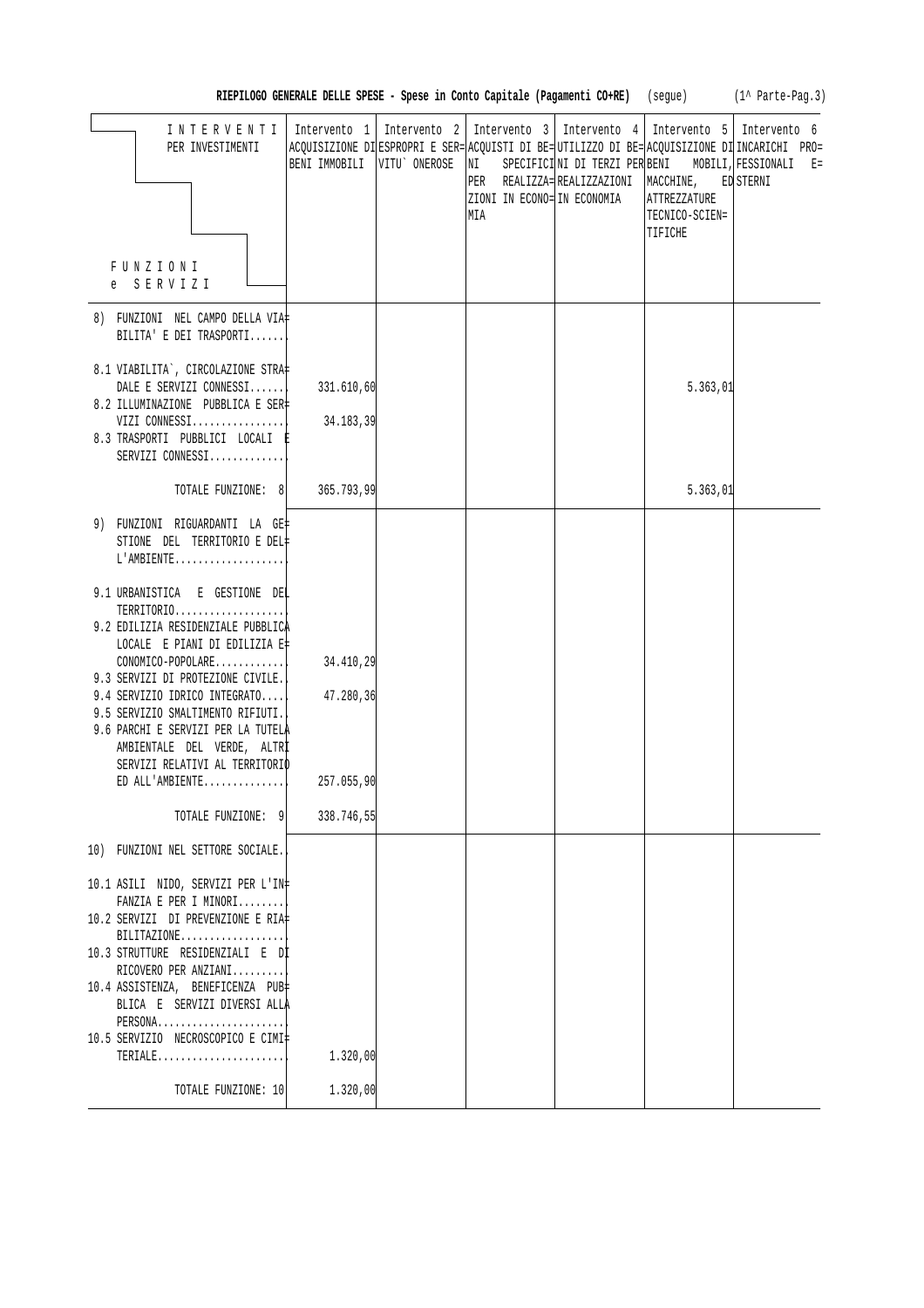|                                                                                                                                                                                                                                                                                                                                                                       |                             |                                                                                                                                      |                                                             |                                                               | RIEPILOGO GENERALE DELLE SPESE - Spese in Conto Capitale (Pagamenti CO+RE) (segue) (1^ Parte-Pag.4)                                  |
|-----------------------------------------------------------------------------------------------------------------------------------------------------------------------------------------------------------------------------------------------------------------------------------------------------------------------------------------------------------------------|-----------------------------|--------------------------------------------------------------------------------------------------------------------------------------|-------------------------------------------------------------|---------------------------------------------------------------|--------------------------------------------------------------------------------------------------------------------------------------|
| INTERVENTI<br>PER INVESTIMENTI<br><b>FUNZIONI</b><br>e SERVIZI                                                                                                                                                                                                                                                                                                        | BENI IMMOBILI VITU' ONEROSE | Intervento 1   Intervento 2   Intervento 3   Intervento 4   Intervento 5   Intervento 6<br> NI<br>ZIONI IN ECONO= IN ECONOMIA<br>MIA | SPECIFICINI DI TERZI PER BENI<br>PER REALIZZA=REALIZZAZIONI | MACCHINE,<br><b>ATTREZZATURE</b><br>TECNICO-SCIEN=<br>TIFICHE | ACQUISIZIONE DI ESPROPRI E SER= ACQUISTI DI BE= UTILIZZO DI BE= ACQUISIZIONE DI INCARICHI PRO=<br>MOBILI, FESSIONALI E=<br>ED STERNI |
| 11) FUNZIONI NEL CAMPO DELLO SVI‡<br>LUPPO ECONOMICO                                                                                                                                                                                                                                                                                                                  |                             |                                                                                                                                      |                                                             |                                                               |                                                                                                                                      |
| 11.1 AFFISSIONI E PUBBLICITA`<br>11.2 FIERE, MERCATI E SERVIZI CON+<br>$NESS1, \ldots, \ldots, \ldots, \ldots, \ldots, \ldots,$<br>11.3 MATTATOIO E SERVIZI CONNESSI.<br>11.4 SERVIZI RELATIVI ALL'INDUSTRIA<br>11.5 SERVIZI RELATIVI AL COMMERCIO<br>11.6 SERVIZI RELATIVI ALL'ARTIGIA#<br>NATO<br>11.7 SERVIZI RELATIVI ALL'AGRICOL#<br>TURA<br>TOTALE FUNZIONE: 11 |                             |                                                                                                                                      |                                                             |                                                               |                                                                                                                                      |
|                                                                                                                                                                                                                                                                                                                                                                       |                             |                                                                                                                                      |                                                             |                                                               |                                                                                                                                      |
| 12) FUNZIONI RELATIVE A SERVIZI<br>PRODUTTIVI                                                                                                                                                                                                                                                                                                                         |                             |                                                                                                                                      |                                                             |                                                               |                                                                                                                                      |
| 12.1 DISTRIBUZIONE GAS<br>12.2 CENTRALE DEL LATTE<br>12.3 DISTRIBUZIONE ENERGIA ELETTRI#<br>$CA.$<br>12.4 TELERISCALDAMENTO<br>$12.5$ FARMACIE<br>12.6 ALTRI SERVIZI PRODUTTIVI<br>TOTALE FUNZIONE: 12                                                                                                                                                                |                             |                                                                                                                                      |                                                             |                                                               |                                                                                                                                      |
| TOTALE TITOLO : 2^                                                                                                                                                                                                                                                                                                                                                    | 823.679,16                  |                                                                                                                                      |                                                             | 16.072,74                                                     |                                                                                                                                      |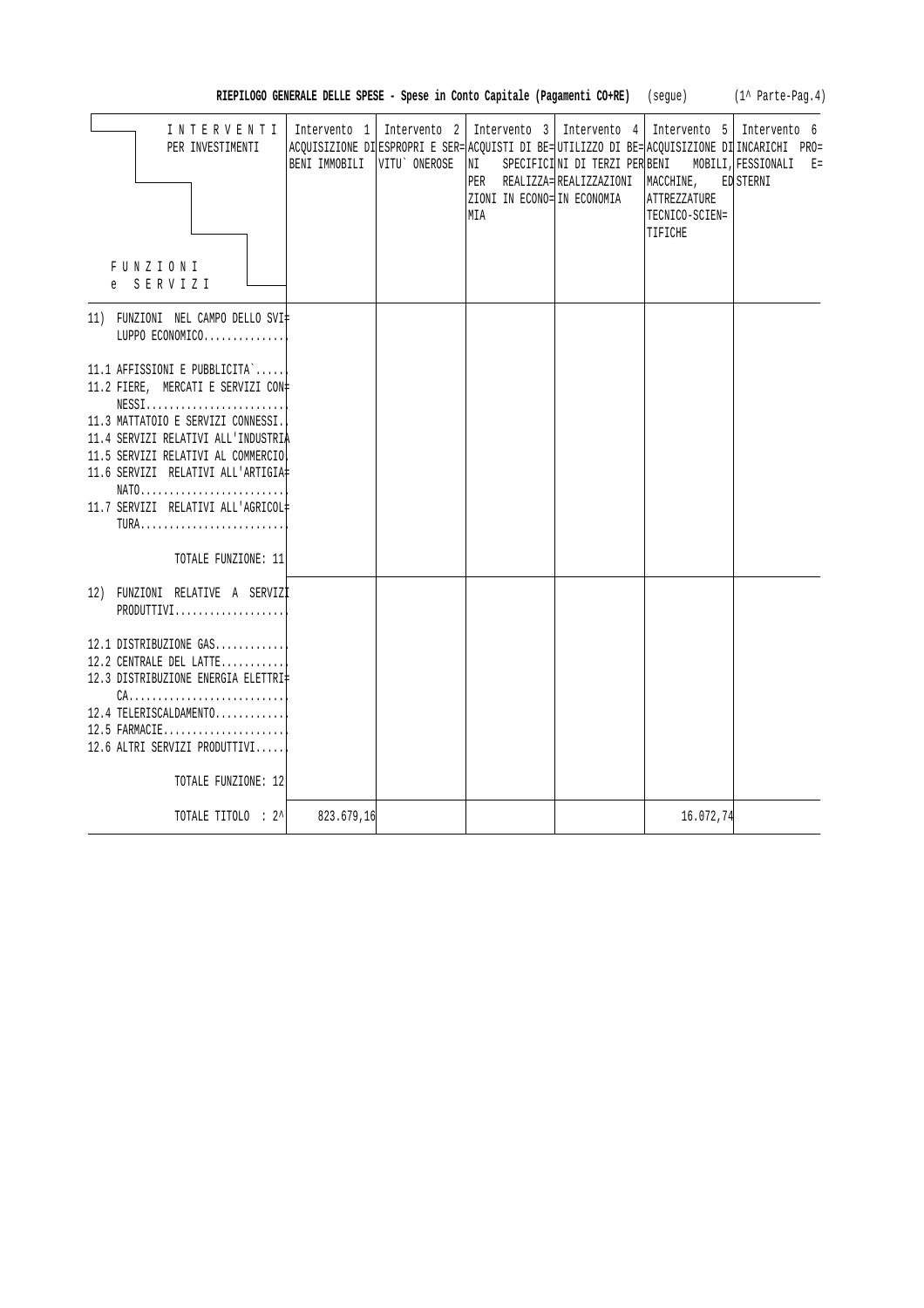| (2^ Parte-Pag.1)<br>RIEPILOGO GENERALE DELLE SPESE - Spese in Conto Capitale (Pagamenti CO+RE)                          |                                              |                           |                          |                                                                                                |  |           |
|-------------------------------------------------------------------------------------------------------------------------|----------------------------------------------|---------------------------|--------------------------|------------------------------------------------------------------------------------------------|--|-----------|
| INTERVENTI<br>PER INVESTIMENTI<br>FUNZIONI                                                                              | Intervento 7<br>TRASFERIMENTI<br>DI CAPITALE | Intervento 8<br>AZIONARIE | Intervento 9<br>CAPITALE | Intervento 10<br>PARTECIPAZIONI CONFERIMENTI DI CONCESSIONI DI<br>CREDITI E ANTI=<br>CIPAZIONI |  | TOTALE    |
| e SERVIZI                                                                                                               |                                              |                           |                          |                                                                                                |  |           |
| 1) FUNZIONI GENERALI DI AMMINI‡<br>STRAZIONE, DI GESTIONE E DI<br>$CONTROLLO. \ldots \ldots \ldots \ldots \ldots$       |                                              |                           |                          |                                                                                                |  |           |
| 1.1 ORGANI ISTITUZIONALI, PARTECI‡<br>PAZIONE E DECENTRAMENTO<br>1.2 SEGRETERIA GENERALE, PERSONALE<br>E ORGANIZZAZIONE |                                              |                           |                          |                                                                                                |  | 1.836,60  |
| 1.3 GESTIONE ECONOMICA, FINANZIA<br>RIA, PROGRAMMAZIONE, PROVVEDI‡<br>TORATO E CONTROLLO DI GESTIONE                    |                                              |                           |                          |                                                                                                |  |           |
| 1.4 GESTIONE DELLE ENTRATE TRIBU‡<br>TARIE E SERVIZI FISCALI<br>1.5 GESTIONE DEI BENI DEMANIALI È<br>PATRIMONIALI       |                                              |                           |                          |                                                                                                |  |           |
| $1.6$ UFFICIO TECNICO<br>1.7 ANAGRAFE, STATO CIVILE, ELET<br>TORALE, LEVA E SERVIZIO STATI‡                             |                                              |                           |                          |                                                                                                |  | 9.815,52  |
| $STICO. \ldots \ldots \ldots \ldots \ldots \ldots \ldots \ldots$<br>1.8 ALTRI SERVIZI GENERALI                          |                                              |                           |                          |                                                                                                |  | 10.409,73 |
| TOTALE FUNZIONE: 1                                                                                                      |                                              |                           |                          |                                                                                                |  | 22.061,85 |
| 2) FUNZIONI RELATIVE ALLA GIUSTI‡                                                                                       |                                              |                           |                          |                                                                                                |  |           |
| $2.1$ UFFICI GIUDIZIARI<br>2.2 CASA<br>CIRCONDARIALE E ALTRI<br>$SERVIZI.$                                              |                                              |                           |                          |                                                                                                |  |           |
| TOTALE FUNZIONE: 2                                                                                                      |                                              |                           |                          |                                                                                                |  |           |
| 3) FUNZIONI DI POLIZIA LOCALE                                                                                           |                                              |                           |                          |                                                                                                |  |           |
| 3.1 POLIZIA MUNICIPALE<br>3.2 POLIZIA COMMERCIALE<br>3.3 POLIZIA AMMINISTRATIVA                                         |                                              |                           |                          |                                                                                                |  |           |
| TOTALE FUNZIONE: 3                                                                                                      |                                              |                           |                          |                                                                                                |  |           |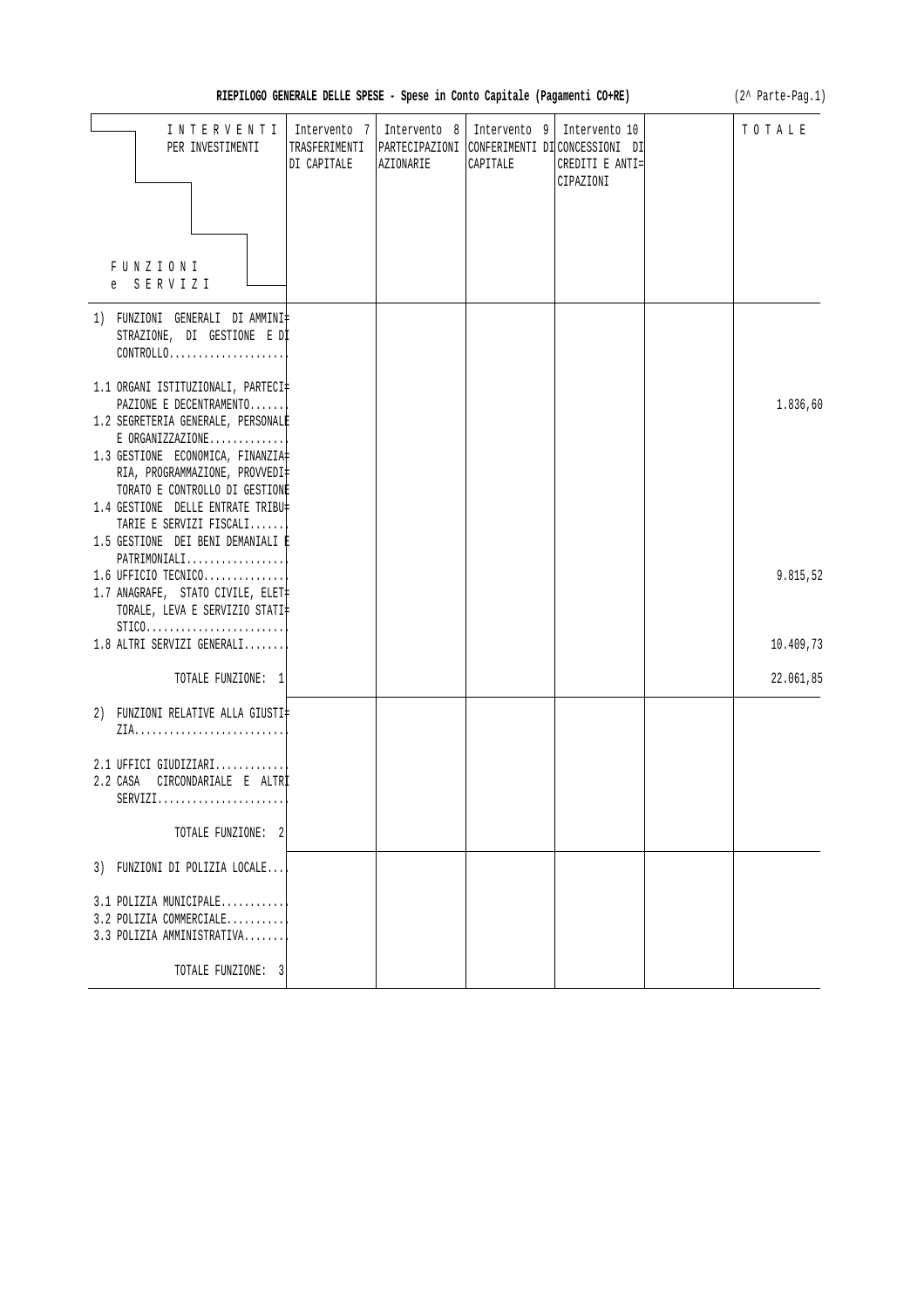|                                                                                                                                                                                        |                                              |                           |                          | RIEPILOGO GENERALE DELLE SPESE - Spese in Conto Capitale (Pagamenti CO+RE) (segue)            | (2^ Parte-Pag.2)                   |
|----------------------------------------------------------------------------------------------------------------------------------------------------------------------------------------|----------------------------------------------|---------------------------|--------------------------|-----------------------------------------------------------------------------------------------|------------------------------------|
| INTERVENTI<br>PER INVESTIMENTI<br>FUNZIONI<br>SERVIZI<br>e                                                                                                                             | Intervento 7<br>TRASFERIMENTI<br>DI CAPITALE | Intervento 8<br>AZIONARIE | Intervento 9<br>CAPITALE | Intervento 10<br>PARTECIPAZIONI CONFERIMENTI DICONCESSIONI DI<br>CREDITI E ANTI=<br>CIPAZIONI | TOTALE                             |
| 4) FUNZIONI DI ISTRUZIONE PUBBLI‡                                                                                                                                                      |                                              |                           |                          |                                                                                               |                                    |
| $CA.$                                                                                                                                                                                  |                                              |                           |                          |                                                                                               |                                    |
| 4.1 SCUOLA MATERNA<br>4.2 ISTRUZIONE ELEMENTARE<br>4.3 ISTRUZIONE MEDIA<br>4.4 ISTRUZIONE SECONDARIA SUPERIO<br>RE<br>4.5 ASSISTENZA SCOLASTICA, TRA<br>SPORTO, REFEZIONE E ALTRI SER‡ |                                              |                           |                          |                                                                                               | 47.256,70<br>1.962,48<br>10.938,75 |
| VIZI                                                                                                                                                                                   |                                              |                           |                          |                                                                                               |                                    |
| TOTALE FUNZIONE: 4                                                                                                                                                                     |                                              |                           |                          |                                                                                               | 60.157,93                          |
| 5) FUNZIONI RELATIVE ALLA CULTURA<br>ED AI BENI CULTURALI<br>5.1 BIBLIOTECHE, MUSEI E PINACOTE                                                                                         |                                              |                           |                          |                                                                                               |                                    |
| 5.2 TEATRI, ATTIVITA` CULTURALI ‡<br>SERVIZI DIVERSI NEL SETTORE<br>CULTURALE                                                                                                          |                                              |                           |                          |                                                                                               | 2.376,55                           |
| TOTALE FUNZIONE: 5                                                                                                                                                                     |                                              |                           |                          |                                                                                               | 2.376,55                           |
| 6) FUNZIONI NEL SETTORE SPORTIVO<br>$E$ RICREATIVO                                                                                                                                     |                                              |                           |                          |                                                                                               |                                    |
| 6.1 PISCINE COMUNALI<br>6.2 STADIO COMUNALE, PALAZZO DELLO<br>SPORT ED ALTRI IMPIANTI<br>6.3 MANIFESTAZIONI DIVERSE<br>NEL<br>SETTORE SPORTIVO E RICREATIVO                            |                                              |                           |                          |                                                                                               | 43.932,02                          |
| TOTALE FUNZIONE: 6                                                                                                                                                                     |                                              |                           |                          |                                                                                               | 43.932,02                          |
| 7) FUNZIONI NEL CAMPO TURISTICO.                                                                                                                                                       |                                              |                           |                          |                                                                                               |                                    |
| 7.1 SERVIZI TURISTICI<br>7.2 MANIFESTAZIONI TURISTICHE                                                                                                                                 |                                              |                           |                          |                                                                                               |                                    |
| TOTALE FUNZIONE: 7                                                                                                                                                                     |                                              |                           |                          |                                                                                               |                                    |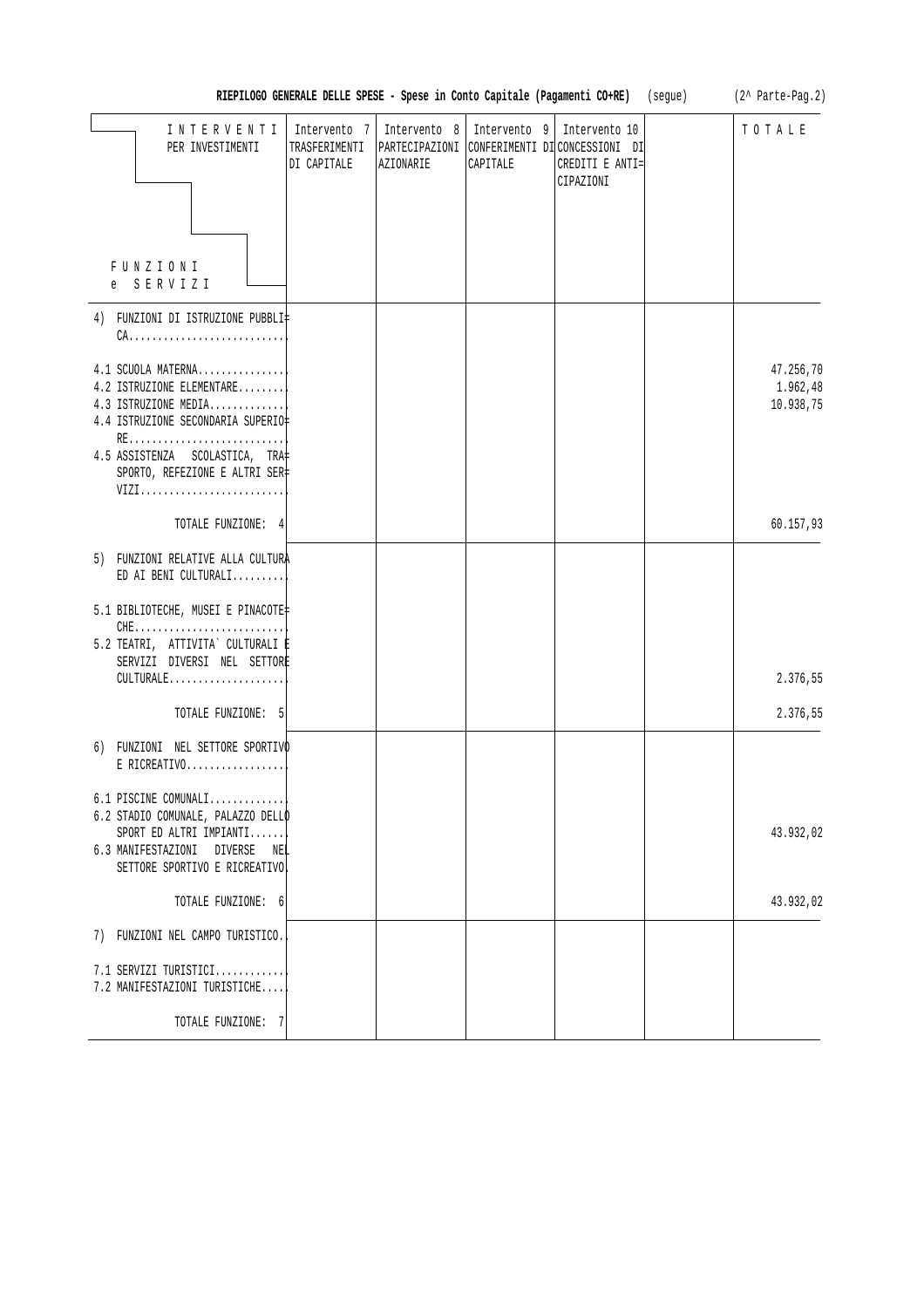|                                                                                                                                                                              | RIEPILOGO GENERALE DELLE SPESE - Spese in Conto Capitale (Pagamenti CO+RE) (segue) |           |                                           |                                                                                                | (2^ Parte-Pag.3) |
|------------------------------------------------------------------------------------------------------------------------------------------------------------------------------|------------------------------------------------------------------------------------|-----------|-------------------------------------------|------------------------------------------------------------------------------------------------|------------------|
| INTERVENTI<br>PER INVESTIMENTI                                                                                                                                               | Intervento 7<br>TRASFERIMENTI<br>DI CAPITALE                                       | AZIONARIE | Intervento 8   Intervento 9  <br>CAPITALE | Intervento 10<br>PARTECIPAZIONI CONFERIMENTI DI CONCESSIONI DI<br>CREDITI E ANTI=<br>CIPAZIONI | TOTALE           |
| FUNZIONI<br>e SERVIZI                                                                                                                                                        |                                                                                    |           |                                           |                                                                                                |                  |
| 8) FUNZIONI NEL CAMPO DELLA VIA‡<br>BILITA' E DEI TRASPORTI                                                                                                                  |                                                                                    |           |                                           |                                                                                                |                  |
| 8.1 VIABILITA`, CIRCOLAZIONE STRA‡<br>DALE E SERVIZI CONNESSI<br>8.2 ILLUMINAZIONE PUBBLICA E SER‡                                                                           |                                                                                    |           |                                           |                                                                                                | 336.973,61       |
| VIZI CONNESSI<br>8.3 TRASPORTI PUBBLICI LOCALI E<br>SERVIZI CONNESSI                                                                                                         |                                                                                    |           |                                           |                                                                                                | 34.183,39        |
| TOTALE FUNZIONE: 8                                                                                                                                                           |                                                                                    |           |                                           |                                                                                                | 371.157,00       |
| 9) FUNZIONI RIGUARDANTI LA GE‡<br>STIONE DEL TERRITORIO E DEL‡<br>$L'AMBIENTE$                                                                                               |                                                                                    |           |                                           |                                                                                                |                  |
| 9.1 URBANISTICA E GESTIONE DEL<br>TERRITORIO<br>9.2 EDILIZIA RESIDENZIALE PUBBLICA                                                                                           |                                                                                    |           |                                           |                                                                                                |                  |
| LOCALE E PIANI DI EDILIZIA E‡<br>CONOMICO-POPOLARE                                                                                                                           |                                                                                    |           |                                           |                                                                                                | 34.410,29        |
| 9.3 SERVIZI DI PROTEZIONE CIVILE.<br>9.4 SERVIZIO IDRICO INTEGRATO<br>9.5 SERVIZIO SMALTIMENTO RIFIUTI.<br>9.6 PARCHI E SERVIZI PER LA TUTELA<br>AMBIENTALE DEL VERDE, ALTRI |                                                                                    |           |                                           |                                                                                                | 47.280,36        |
| SERVIZI RELATIVI AL TERRITORIO<br>ED ALL'AMBIENTE                                                                                                                            |                                                                                    |           |                                           |                                                                                                | 257.055,90       |
|                                                                                                                                                                              |                                                                                    |           |                                           |                                                                                                |                  |
| TOTALE FUNZIONE: 9                                                                                                                                                           |                                                                                    |           |                                           |                                                                                                | 338.746,55       |
| 10) FUNZIONI NEL SETTORE SOCIALE.                                                                                                                                            |                                                                                    |           |                                           |                                                                                                |                  |
| 10.1 ASILI NIDO, SERVIZI PER L'IN‡<br>FANZIA E PER I MINORI                                                                                                                  |                                                                                    |           |                                           |                                                                                                |                  |
| 10.2 SERVIZI DI PREVENZIONE E RIA‡                                                                                                                                           |                                                                                    |           |                                           |                                                                                                |                  |
| $BILITAZIONE$<br>10.3 STRUTTURE RESIDENZIALI E Dİ<br>RICOVERO PER ANZIANI                                                                                                    |                                                                                    |           |                                           |                                                                                                |                  |
| 10.4 ASSISTENZA, BENEFICENZA PUB<br>BLICA E SERVIZI DIVERSI ALLA                                                                                                             |                                                                                    |           |                                           |                                                                                                |                  |
| PERSONA<br>10.5 SERVIZIO NECROSCOPICO E CIMI‡<br>TERIALE                                                                                                                     |                                                                                    |           |                                           |                                                                                                | 1.320,00         |
| TOTALE FUNZIONE: 10                                                                                                                                                          |                                                                                    |           |                                           |                                                                                                | 1.320,00         |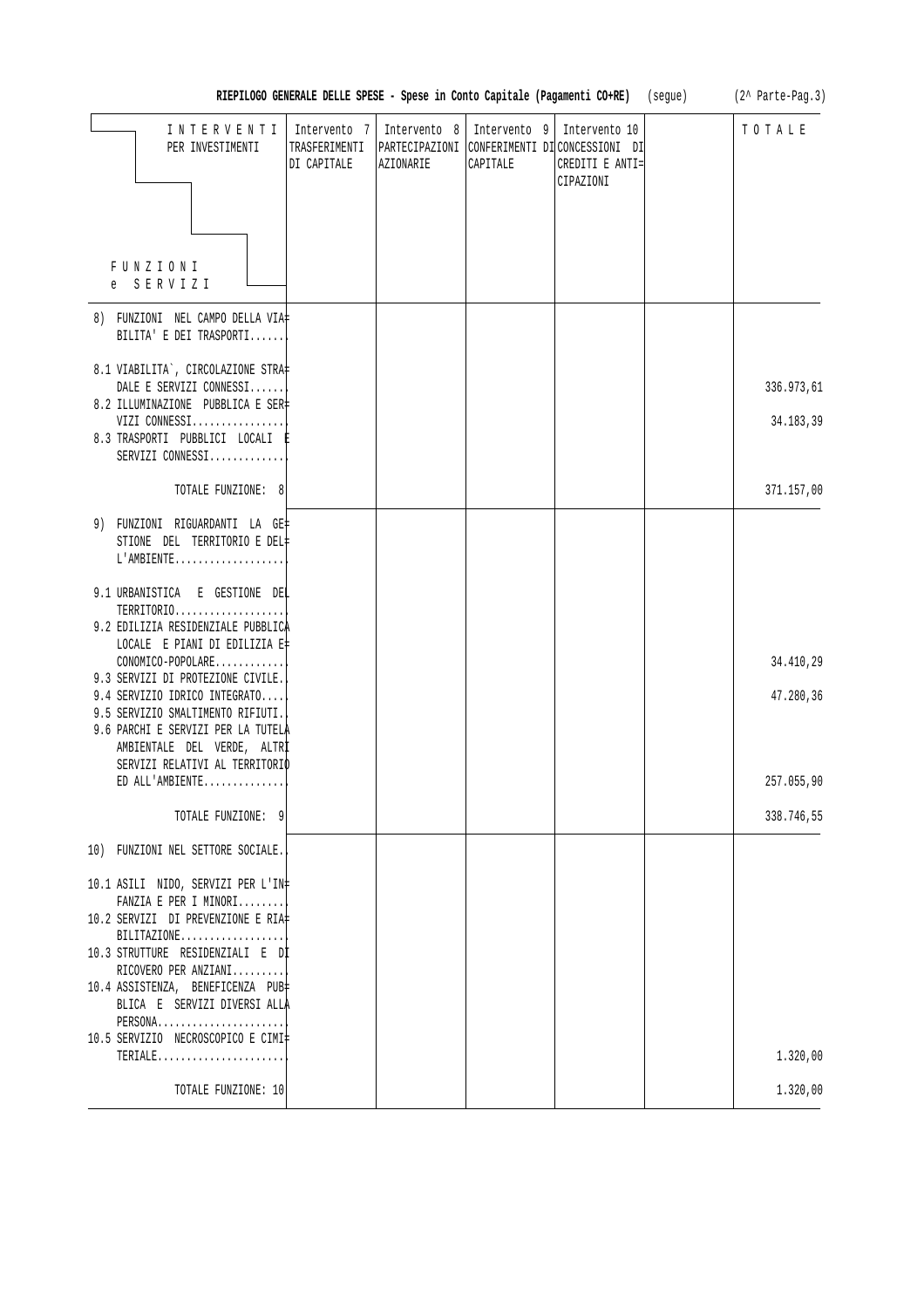|                                                                                                                                                                                                                                                                                          | RIEPILOGO GENERALE DELLE SPESE - Spese in Conto Capitale (Pagamenti CO+RE) |                           |                          |                                                                                                | (seque) (2^ Parte-Pag.4) |
|------------------------------------------------------------------------------------------------------------------------------------------------------------------------------------------------------------------------------------------------------------------------------------------|----------------------------------------------------------------------------|---------------------------|--------------------------|------------------------------------------------------------------------------------------------|--------------------------|
| INTERVENTI<br>PER INVESTIMENTI                                                                                                                                                                                                                                                           | Intervento 7<br>TRASFERIMENTI  <br>DI CAPITALE                             | Intervento 8<br>AZIONARIE | Intervento 9<br>CAPITALE | Intervento 10<br>PARTECIPAZIONI CONFERIMENTI DI CONCESSIONI DI<br>CREDITI E ANTI=<br>CIPAZIONI | TOTALE                   |
|                                                                                                                                                                                                                                                                                          |                                                                            |                           |                          |                                                                                                |                          |
| FUNZIONI<br>e SERVIZI                                                                                                                                                                                                                                                                    |                                                                            |                           |                          |                                                                                                |                          |
| 11) FUNZIONI NEL CAMPO DELLO SVI‡<br>LUPPO ECONOMICO                                                                                                                                                                                                                                     |                                                                            |                           |                          |                                                                                                |                          |
| 11.1 AFFISSIONI E PUBBLICITA`<br>11.2 FIERE, MERCATI E SERVIZI CON#<br>$NESS1, \ldots, \ldots, \ldots, \ldots, \ldots, \ldots,$<br>11.3 MATTATOIO E SERVIZI CONNESSI.<br>11.4 SERVIZI RELATIVI ALL'INDUSTRIA<br>11.5 SERVIZI RELATIVI AL COMMERCIO<br>11.6 SERVIZI RELATIVI ALL'ARTIGIA# |                                                                            |                           |                          |                                                                                                |                          |
| NATO<br>11.7 SERVIZI RELATIVI ALL'AGRICOL#<br>TURA                                                                                                                                                                                                                                       |                                                                            |                           |                          |                                                                                                |                          |
| TOTALE FUNZIONE: 11                                                                                                                                                                                                                                                                      |                                                                            |                           |                          |                                                                                                |                          |
| 12) FUNZIONI RELATIVE A SERVIZI<br>PRODUTTIVI                                                                                                                                                                                                                                            |                                                                            |                           |                          |                                                                                                |                          |
| 12.1 DISTRIBUZIONE GAS<br>12.2 CENTRALE DEL LATTE<br>12.3 DISTRIBUZIONE ENERGIA ELETTRI‡<br>$CA.$                                                                                                                                                                                        |                                                                            |                           |                          |                                                                                                |                          |
| 12.4 TELERISCALDAMENTO<br>12.5 FARMACIE<br>12.6 ALTRI SERVIZI PRODUTTIVI                                                                                                                                                                                                                 |                                                                            |                           |                          |                                                                                                |                          |
| TOTALE FUNZIONE: 12                                                                                                                                                                                                                                                                      |                                                                            |                           |                          |                                                                                                |                          |
| TOTALE TITOLO : 2^                                                                                                                                                                                                                                                                       |                                                                            |                           |                          |                                                                                                | 839.751,90               |